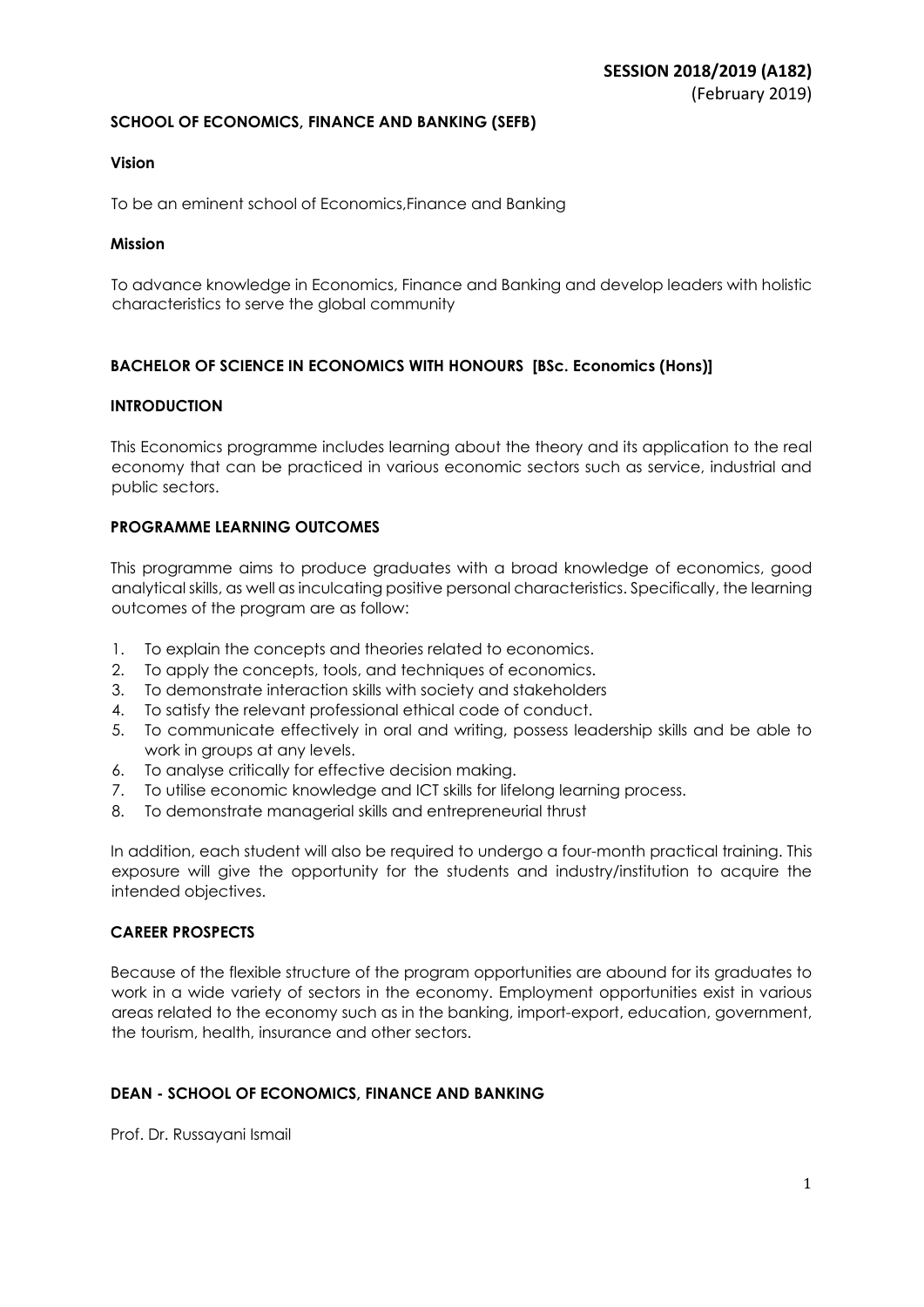BEc (Hons) (UIA), MSc, PhD (Exeter) E-mail: rus1140@uum.edu.my

#### **DEPUTY DEAN - SCHOOL OF ECONOMICS, FINANCE AND BANKING**

Dr. Azira Abdul Adzis BBA (Fin)(UUM), MSc. (Banking) (UUM), PhD (Massey Univ, NZ) E-mail: azira@uum.edu.my

#### **HEAD OF DEPARTMENT – ECONOMICS AND AGRIBUSINESS MANAGEMENT**

Assoc. Prof. Dr. Bakti Hasan Basri BEc (Hons) (UUM), MEc (Malaya), PhD (Newcastle) E-mail: bakti@uum.edu.my

#### **PROGRAMME COORDINATOR – ECONOMICS**

Dr. Wan Roshidah Fadzim BEc (Hons) (UUM), MEc (UPM), PhD (UUM) E-mail: wanroshidah@uum.edu.my

#### **PROGRAMME COORDINATOR – AGRIBUSINESS MANAGEMENT**

Dr. Rozana Samah B.Sc. Agribusiness Management (UUM), M.Sc. Aquaculture (UMT), PhD (UUM) E-mail: rozana.samah@uum.edu.my

## **PROFESSOR**

Prof. Dr. Abdul Razak Chik, AMK., BCN. BEc (Hons) (UKM), MA (Kent), PhD (Birmingham) E-mail: arc@uum.edu.my

Prof. Dr. Jamal Ali BSc (UPM), MSoc. (USM), PhD (UUM) E-mail: jamalali@uum.edu.my

Prof. Dr. Russayani Ismail BEc (Hons) (UIA), MSc, PhD (Exeter) E-mail: rus1140@uum.edu.my

Prof. Dr. Sallahuddin Hassan Dip. Agric, BSc (Hons) (UPM), MPA (USC), MA (Tennessee), PhD (Malaya), Dip. Econ (Econ. Inst. Colorado), Dip. Penulisan (DBP-PLM) E-mail: din636@uum.edu.my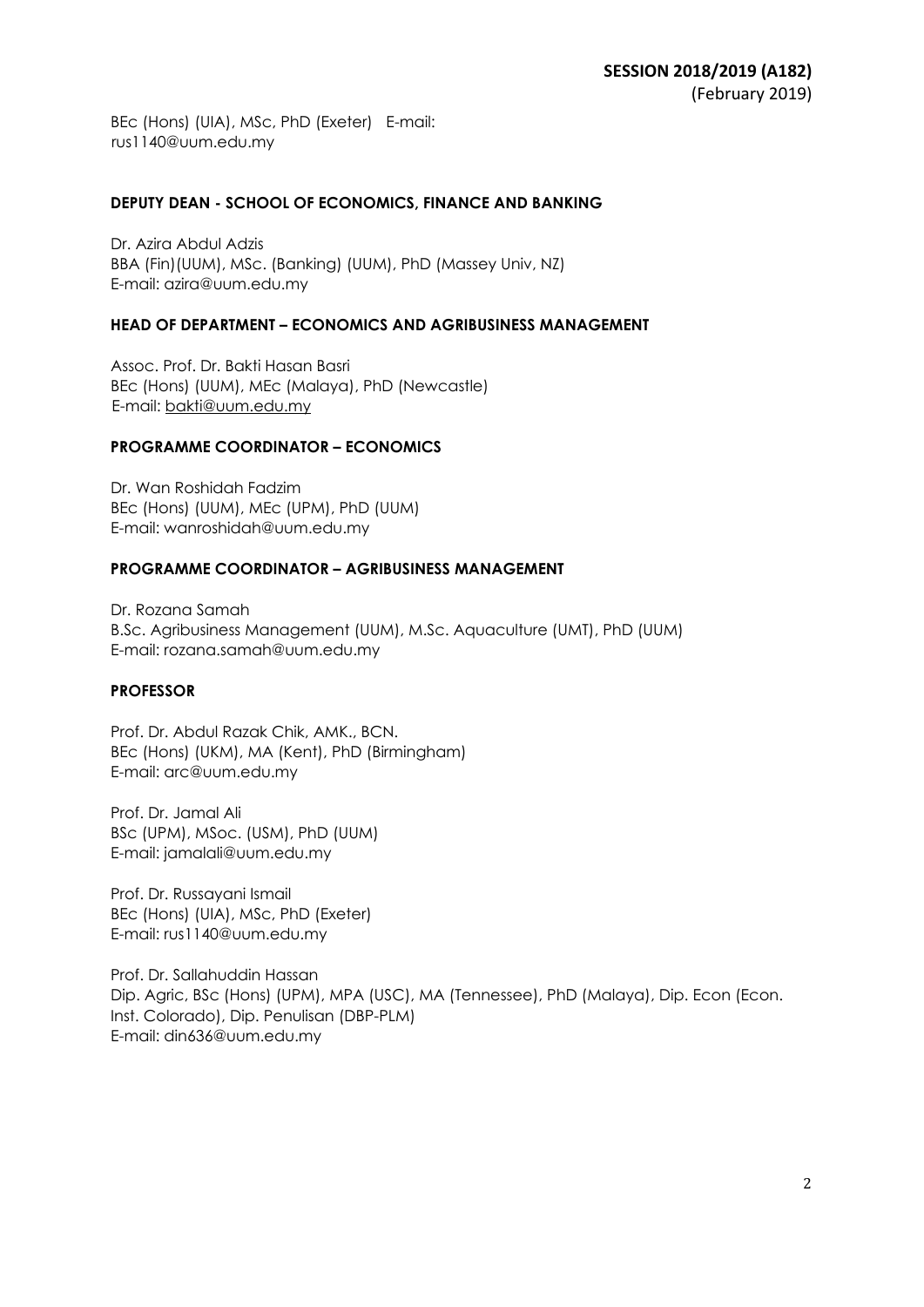### **ASSOCIATE PROFESSOR**

Assoc. Prof. Dr. Bakti Hasan Basri BEc (Hons) (UUM), MEc (Malaya), PhD (Newcastle) E-mail: bakti@uum.edu.my

Assoc. Prof. Dr. Hussin Abdullah Dip. Educ (MPT), BEc, MBA (UKM), PhD (UPM) E-mail: ahussin@uum.edu.my

Assoc. Prof. Dr. Irwan Shah Zainal Abidin BEc, MEc (Malaya), PhD (UUM) E-mail: irwanshah@uum.edu.my

Assoc. Prof. Dr. Lim Hock Eam BEc (Hons) (UUM), MSc (Univ. College, London), PhD (Monash) E-mail: lheam@uum.edu.my

Assoc. Prof. Dr. Mukaramah Harun BEc (Hons) (Malaya), MSc (Portsmouth), PhD (UPM) E-mail: mukaramah@uum.edu.my

Assoc. Prof. Dr. Mukhriz Izraf Azman Aziz BEc (Hons) (UUM), MSc (Lancaster), PhD (UK) E-mail: mukhriz@uum.edu.my

Assoc. Prof. Dr. Nor Azam Abdul Razak BSc (Mgmt) (Indiana), MEc (Tsukuba), PhD (Louisiana State) E-mail: azam@uum.edu.my

Assoc. Prof. Dr**.** Nor' Aznin Abu Bakar BA, MSc (Portland), PhD (Surrey) E-mail: noraznin@uum.edu.my

Assoc. Prof. Dr. Norehan Abdullah BA (Maryville Col., Tennessee), MA (Western Illinois), PhD (UKM) E-mail: norehan@uum.edu.my

Assoc. Prof. Dr. Shamzaeffa Samsudin BEc (Hons) (UUM), MSc (York), PhD (East Anglia) E-mail: shamzaeffa@uum.edu.my

Assoc. Prof. Dr. Shazida Jan Mohd Khan BEc (Hons) (UUM), MA (Essex), PhD (Wales) E-mail: sjmohd@uum.edu.my

Assoc. Prof. Dr. Shri Dewi a/p Applanaidu BEc (Hons) (UUM), MEc (UKM), PhD (UPM) E-mail: dewi@uum.edu.my

Assoc. Prof. Dr. Siti Aznor Hj. Ahmad BEc (Hons) (UUM), MA (Leeds), Dip.Econ (Econ.Inst. Colorado), PhD (Glasgow)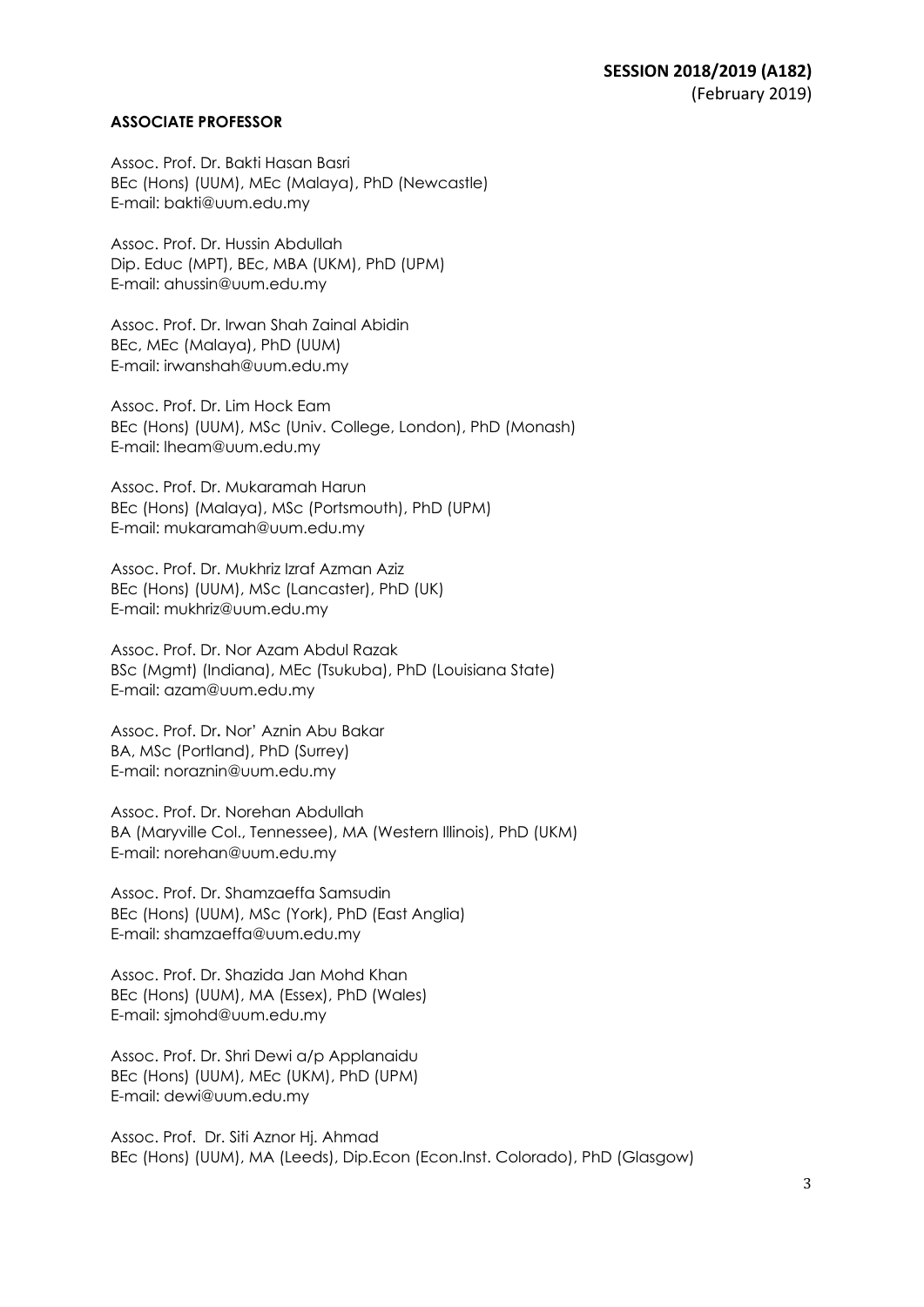E-mail: siti736@uum.edu.my

Assoc. Prof. Dr. Siti Hadijah Che Mat BEc (Hons) (UUM), MEc (UPM), PhD (UUM) E-mail: hadijah@uum.edu.my

Assoc. Prof. Dr. Soon Jan Jan BEc (Hons) (UUM), MEc (UPM), MSc (Dec.Sc) (UUM), PhD (Otago) E-mail: soon@uum.edu.my

## **SENIOR LECTURERS**

Dr. Abu Sufian Abu Bakar BEc (Hons), MEc (Malaya), PhD (UKM) E-mail: sufian@uum.edu.my

Dr. Anizah Md. Ali BEc (Hons) (UUM), MEc, PhD (UKM) E-mail: anizah@uum.edu.my

Dr. Azizah Md. Yusof BEc (Hons) (UUM), MEc(UKM), PhD (UUM) E-mail: azizah@uum.edu.my

Dr. Cheah Yong Kang B.Soc.Sc., M.Ec.Mgmt. (USM), PhD (Malaya) E-mail: yong@uum.edu.my

Che Engku Mansoor Che Engku Ismail BEc (Hons) (UUM), MA (Manchester) E-mail: mansoor@uum.edu.my

Dr. Mohamad Helmi Hidthiir BEc (Hons) (UUM), MEc (UPM), PhD (USM) E-mail: helmi@uum.edu.my

Lai Tian So BEc (Hons) (UUM), M.Sc (Iowa State) E-mail: tslai@uum.edu.my

Dr. Lee Wen Chiat BEc (UNIMAS), CMBA (UNIMAS), PhD (UUM) E-mail: lwchiat@uum.edu.my

Dr Nur Marina binti Abd Manap BEc (UUM), MEc (UKM), PhD (UPM) e-mail: nurmarina@uum.edu.my

Dr. Mohd. Razani Mohd. Jali BSc (Wisconsin-Green Bay), M.U.R.P. (Virginia Tech), PhD (Leeds) E-mail: razani@uum.edu.my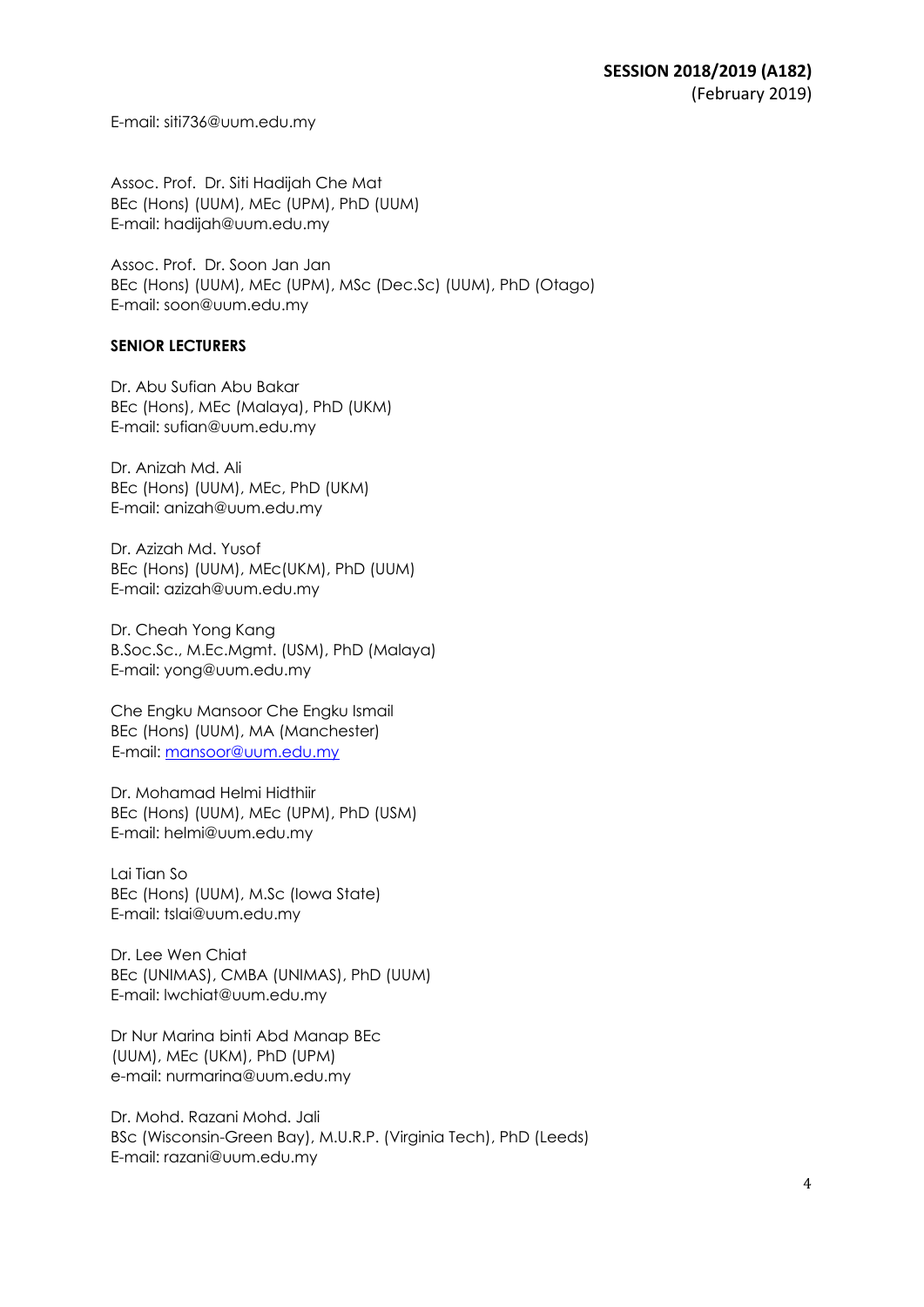Dr. Mohd. Saifoul Zamzuri Noor BEc (Hons), MBA (UKM), PhD (UUM) E-mail: saifoul@uum.edu.my

Muhammad Ridhuan Bos Abdullah BEc (Hons) (UKM), MEc (UPM) E-mail: ridhuan@uum.edu.my

Munzarina Ahmad Samidi BEc (Hons) (UIA), MSocSc (Birmingham) E-mail: mun761@uum.edu.my

Dr. Nariman Mohd. Saad BEc (Hons) (Malaya), MA (East Anglia), PhD (UUM) E-mail: nariman@uum.edu.my

Dr. Normizan Bakar BEc (Hons), MEc (Kagoshima), PhD (Waseda) E-mail: normizan@uum.edu.my

Rizaudin Sahlan BEc (Hons), MEc (UKM) E-mail: rizaudin@uum.edu.my

Dr. Roslina Kamaruddin BSocSc (USM), MEcon. Mgmt (USM), PhD (UKM) E-mail: roslina\_k@uum.edu.my

Dr. Shamsul Bahrain Rawi BSc (San Jose State, California), MSc (York), PhD (Newcastle) E-mail: shamsul@uum.edu.my

Dr. Wan Roshidah Fadzim BEc (Hons) (UUM), MEc (UPM), PhD (UUM) E-mail: wanroshidah@uum.edu.my

Dr. Rozana Samah BSc Agribus. Mgmt (UUM), MSc Aqua (UMT), PhD (UUM) E-mail: rozana.samah@uum.edu.my

Dr. Ruhaida Saidon BEc (Hons) (UUM), MEc (UUM), PhD (UPM) email : ruhaida@uum.edu.my

Dr. Zalina Zainal BEc (Hons) (UUM), MEc, PhD (UKM) E-mail: z.zainal@uum.edu.my

## **LECTURERS**

Amizam Arzemi BEc (Hons) (UUM), MA (Manchester)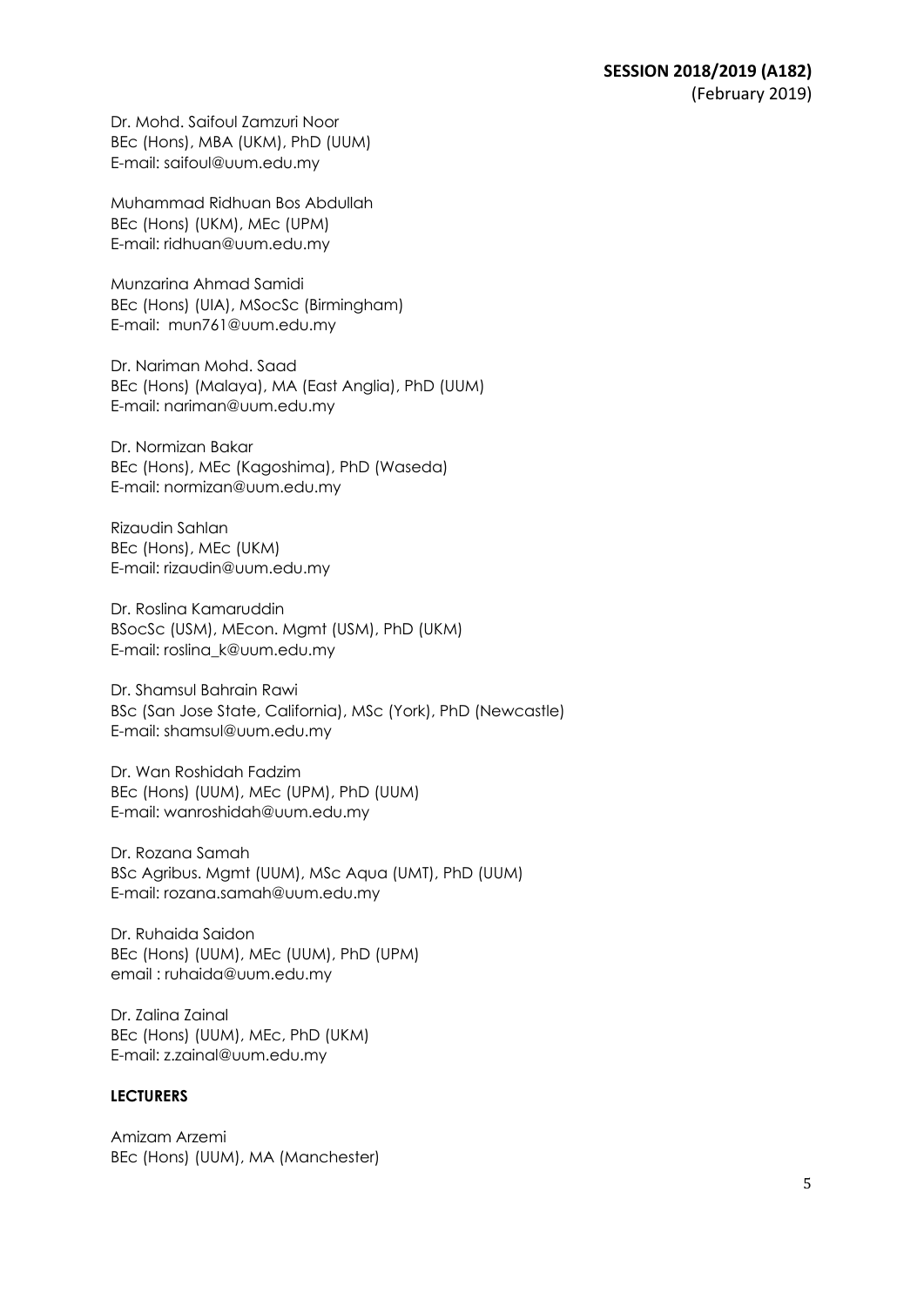E-mail: amiz1112@uum.edu.my

Asnida Shahidan BEc (Hons) (UUM), MEc (Malaya) E-mail: asnida@uum.edu.my

Aznita Samsi BEc (Hons) (UUM), MEc (UPM) E-mail: aznita@uum.edu.my

Fikriyah Abdullah DBS, BBA (Finance)(UiTM), MSc (Finance)(UPM) e-mel : fikriyah@uum.edu.my

Fuad Mohamed Berawi BEc (Hons), MEc (UKM) E-mail: fuad@uum.edu.my

Khairul Anuar Adnan DBS (UiTM), BBA (Banking)(Hons), MBA (UUM) E-mail: khairul71@uum.edu.my

Mahadi Naina Mohamed, P.K.T. BEc (Hons) (UUM), MA (East Anglia) E-mail: mahadi@uum.edu.my

Maswati @ Mahfuzah Salim DIB, ADBS (Finance) (UiTM), MBA (UUM) e-mel : mahfuzah@uum.edu.my

Mohd. Fahmi Mohd Yusof BSc (Warwick), MBA (UiTM) E-mail: fahmi@uum.edu.my

Mohd. Faisol Md. Salleh BA (Hons), MA (Concordia) E-mail: fais908@uum.edu.my

Noor Sa'adah Sabudin B.Syariah (Malaya), MSc (UiTM) E-mail: saadah@uum.edu.my

Nor Fadzlin Mohammad Bahar BEc (Hons), MEc (UKM) E-mail: norfadzlin@uum.edu.my

Norzilah Hj. Aziz BEc (Hons) (UKM), MSc (Central Michigan) E-mail: zilah834@uum.edu.my

Norzita Jamil BEc (Hons) (UUM), MEc (UPM)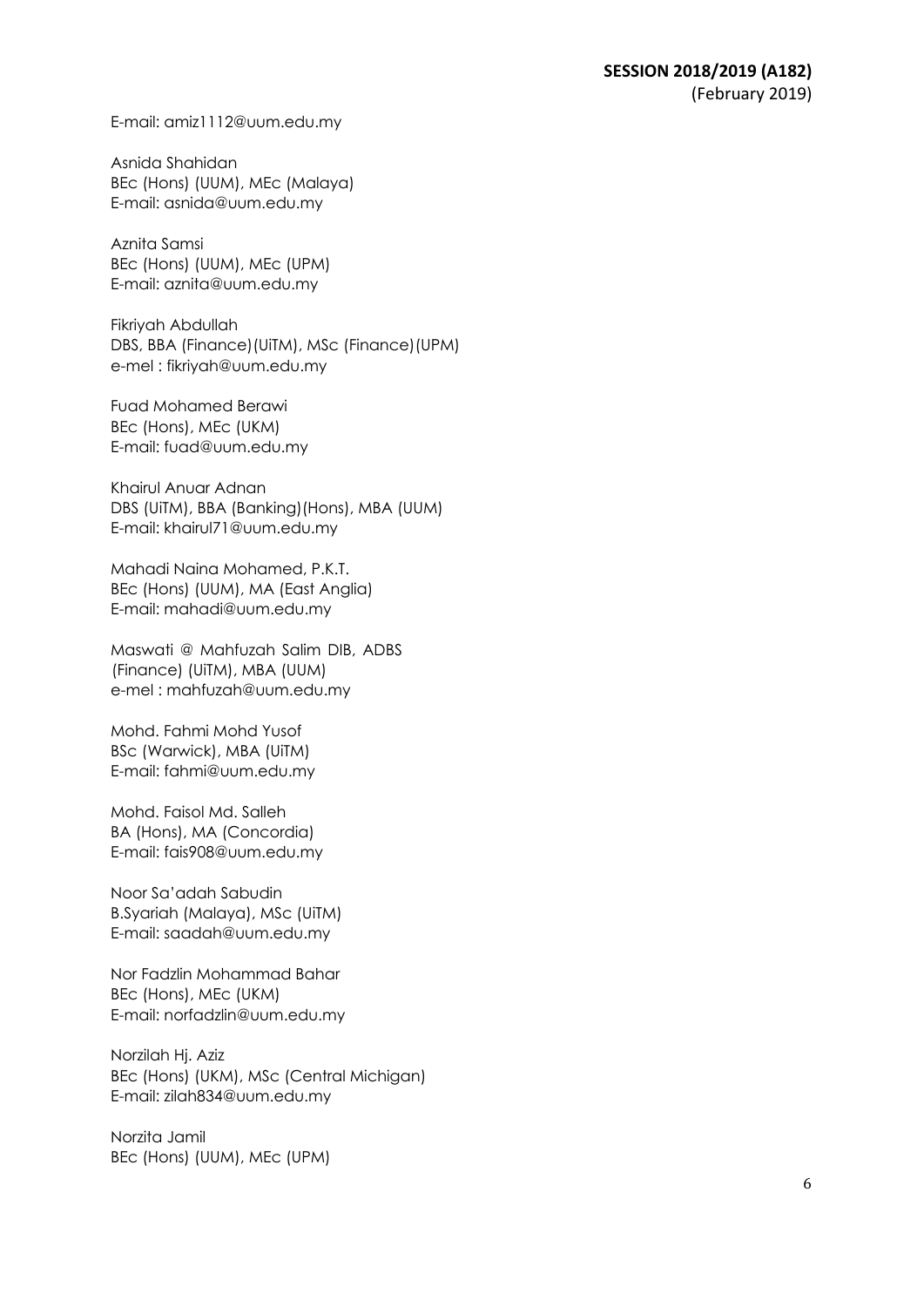E-mail: norzita@uum.edu.my

Rusmani Musa BEc (Hons), MEc (UKM) E-mail: rusmani@uum.edu.my

Siti Norliza Jumali BEc (Hons) (UUM), MEc (UPM) E-mail: jsliza@uum.edu.my

Wan Zahrah Wan Din BA (Hons) (Laurentian), MA (Concordia) E-mail: zahrah@uum.edu.my

Zalila Othman BA (Michigan), MA (Essex) E-mail: zalila@uum.edu.my

Zalina Mohd. Mohaideen Dip.Ed (Malaya), BEc(Hons) (Malaya), MEc (UKM) E-mail: zalina@uum.edu.my

## **PROGRAMME STRUCTURE FOR BACHELOR OF SCIENCE IN ECONOMICS WITH HONOURS [BSc. Economics (Hons)]**

The programme consists of the following component:

|    | <b>COMPONENT</b>          | <b>CREDIT</b><br><b>HOURS</b> |
|----|---------------------------|-------------------------------|
| Α. | UNIVERSITY CORE           | 25                            |
| Β. | <b>PROGRAMME CORE</b>     | 65                            |
| С. | LANGUAGE COMPONENT        |                               |
| D. | <b>ECONOMIC ELECTIVES</b> | 12                            |
| Е. | <b>MINOR</b>              | 18                            |
| F. | <b>FREE ELECTIVE</b>      |                               |

## **TOTAL CREDIT HOURS 132 HOURS**

To be awarded Bachelor of Science in Economics with Honours, a student is required to take and pass a minimum of **132 credit** hours which include courses in the programme structure as shown below:

## **A. UNIVERSITY CORE (25 CREDIT HOURS)**

| Code     | Course                              | <b>Credit</b><br><b>Hours</b> |
|----------|-------------------------------------|-------------------------------|
| MPU3123  | Islamic and Asian Civilization      |                               |
| MPU3113  | <b>Ethnic Relations</b>             |                               |
| SADN1033 | <b>Malaysian Nationhood Studies</b> |                               |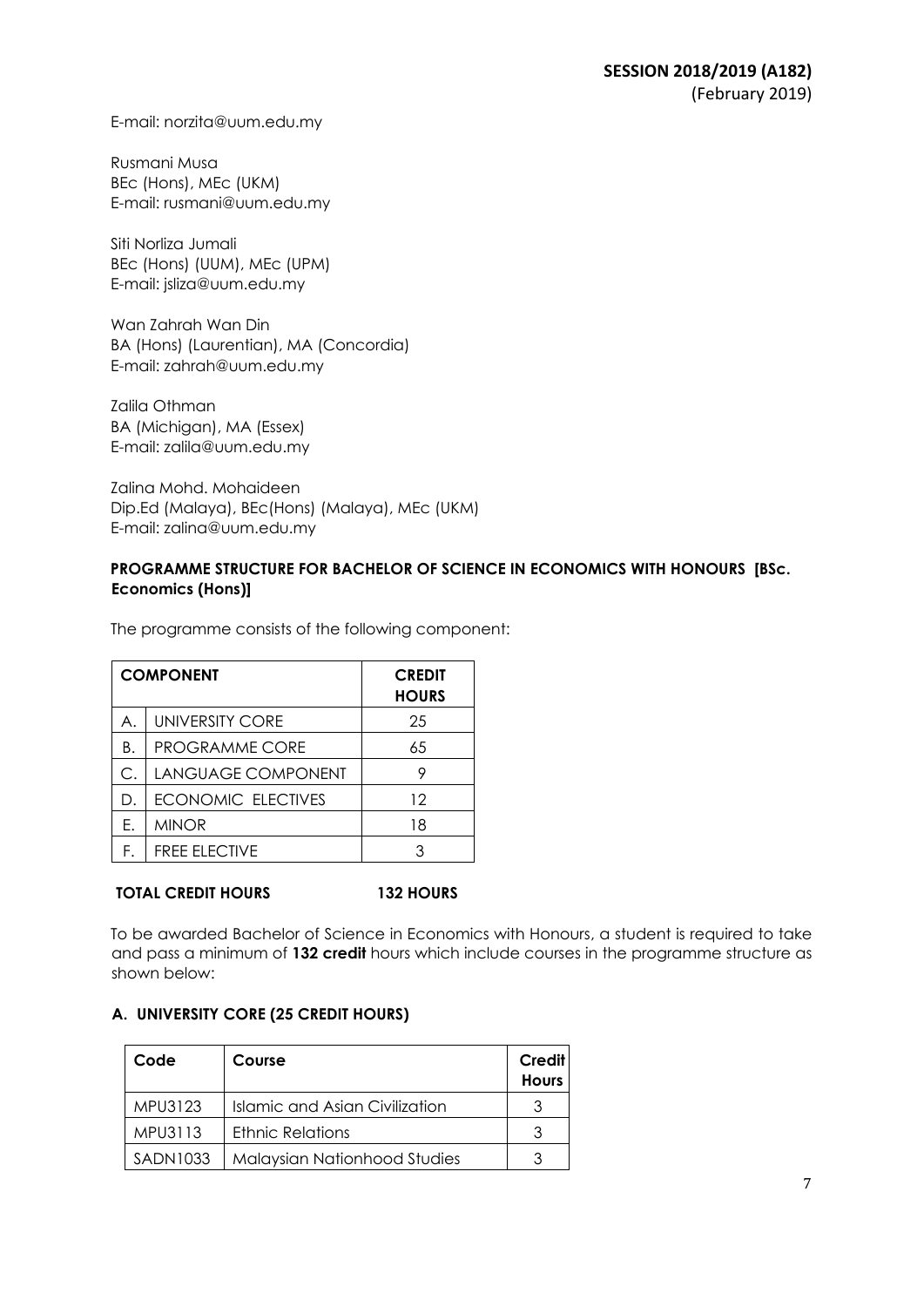| SBLEXXXX | <b>English Core</b>              |  |
|----------|----------------------------------|--|
| SADE1013 | Introduction to Entrepreneurship |  |
| VXXX4    | Co-Curriculum                    |  |

- 1. International Student **MUST REPLACE** subject MPU3123 AND MPU3113 with:
	- i. SBLF1093 Malay as Foreign Laguange I AND
	- ii. SBLF2093 Malay as Foreign Laguange II
- 2. Choose **ONE (1)** extra-curricular activity that is of interest, and students are subject to the conditions prescribed under the related field.

## **B. PROGRAMME CORE (65 CREDIT HOURS)**

| Code            | Course                                                             | <b>Credit</b><br><b>Hours</b> | Pre-requisite                                                                                                       |
|-----------------|--------------------------------------------------------------------|-------------------------------|---------------------------------------------------------------------------------------------------------------------|
| BEEB1013        | Principles of Economics                                            | 3                             | <b>NONE</b>                                                                                                         |
| BEEB2013        | Microeconomics                                                     | 3                             | BEEB1013<br>Principles<br>of Economics                                                                              |
| <b>BEEB2023</b> | Macroeconomics                                                     | 3                             | BEEB1013<br>Principles<br>of Economics                                                                              |
| BEEB3013        | Intermediate<br>Microeconomics                                     | 3                             | BEEB2013<br>Microeconomics                                                                                          |
| <b>BEEB3023</b> | Intermediate<br>Macroeconomics                                     | 3                             | <b>BEEB2023</b><br>Macroeconomics                                                                                   |
| <b>BEED1013</b> | Malaysian Economy                                                  | 3                             | <b>NONE</b>                                                                                                         |
| <b>BEES3033</b> | History<br>$\circ$ f<br>Economic<br>Thoughts                       | 3                             | BEEB2013<br>Microeconomics<br><b>AND</b><br><b>BEEB2023 Macroeconomics</b>                                          |
| <b>BEES3053</b> | <b>Current Economic Issues</b>                                     | 3                             | BEEB2013<br>Microeconomics<br><b>AND</b><br><b>BEEB2023 Macroeconomics</b>                                          |
| <b>BEEQ1013</b> | Introduction<br>1 <sub>O</sub><br><b>Mathematical Economics</b>    | 3                             | <b>NONE</b>                                                                                                         |
| <b>BEEQ1023</b> | Introduction<br>Statistical<br>$\overline{\text{to}}$<br>Economics | 3                             | <b>NONE</b>                                                                                                         |
| BEEQ2013        | Economics<br>Mathematical                                          | 3                             | <b>BEEQ1013</b><br>Introduction<br>to<br><b>Mathematical Economics</b>                                              |
| <b>BEEQ2023</b> | <b>Basic Econometrics</b>                                          | 3                             | BEEQ1023 Introduction<br>1 <sub>O</sub><br><b>Statistical Economics</b><br><b>OR</b><br>SQQS2013 Applied Statistics |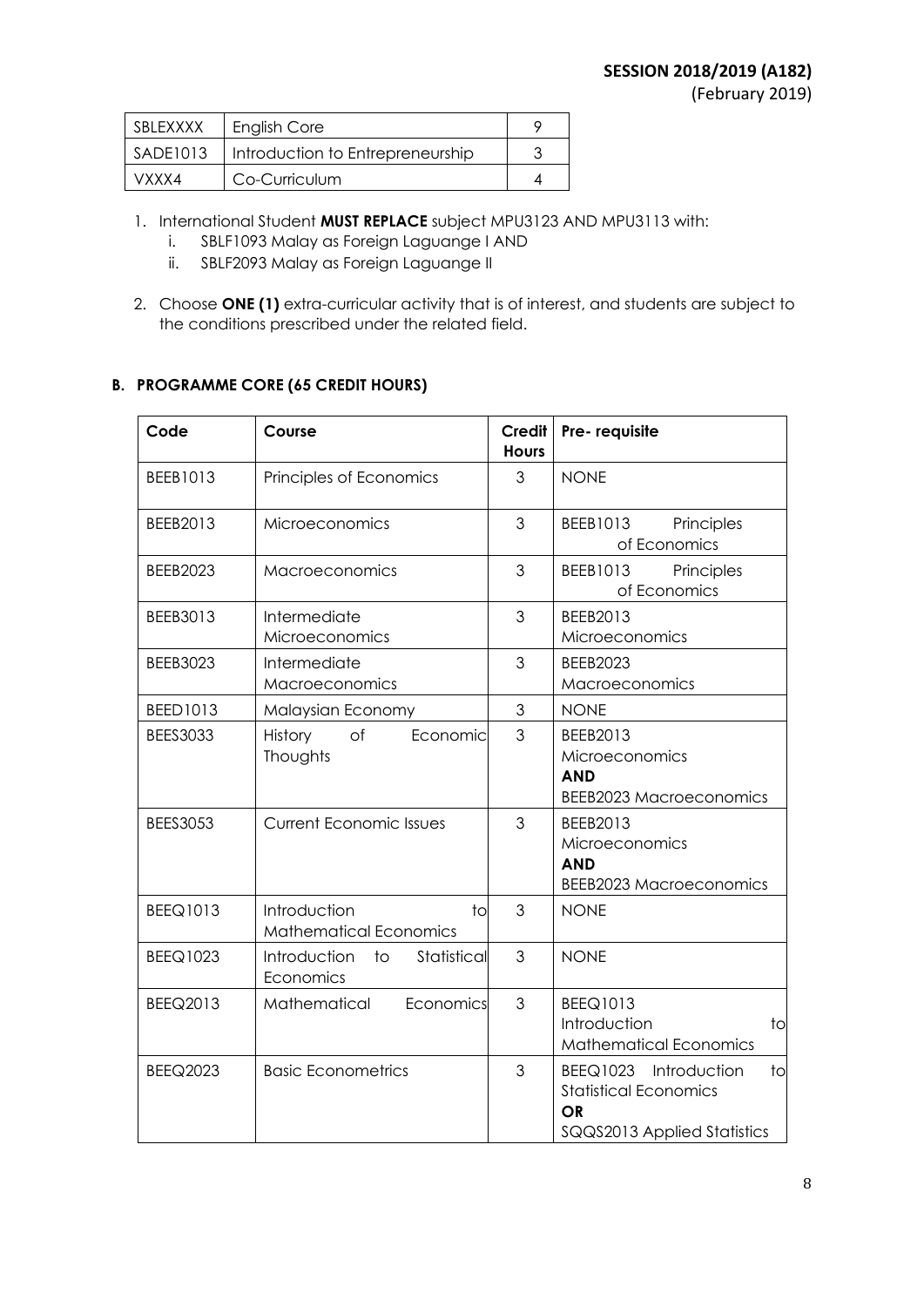(February 2019)

| <b>BEER3043</b> | <b>Research Methods</b>                         | 3 | BEEB2013<br><b>Microeconomics</b><br><b>AND</b><br><b>BEEB2023 Macroeconomics</b>              |
|-----------------|-------------------------------------------------|---|------------------------------------------------------------------------------------------------|
| <b>BKAL1013</b> | <b>Business Accounting</b>                      | 3 | <b>NONE</b>                                                                                    |
| <b>BPMN1013</b> | Introduction to Management                      | 3 | <b>NONE</b>                                                                                    |
| <b>BPMN3123</b> | <b>Management Ethics</b>                        | 3 | Have taken and passed 70<br>credit hours                                                       |
| SBLE3173        | English<br>for<br>Professional<br>Communication | 3 | SBLE3123 English Proficiency<br>Ш                                                              |
| <b>BEER3996</b> | Academic Research Paper                         | 6 | <b>BEER3043</b><br>Research Methods<br><b>AND</b><br>have taken and passed 100<br>credit hours |
| <b>BEEX4908</b> | Practicum                                       | 8 | Have taken and passed all<br>courses under the<br>programme structure                          |

## **C. PROGRAMME ELECTIVES (39 CREDIT HOURS)**

## 1. **LANGUAGE COMPONENT (9 CREDIT HOURS)**

Student must complete three sequence of any language course taken.

| Code     | Course                | Credit<br><b>Hours</b> | Pre-requisite                       |
|----------|-----------------------|------------------------|-------------------------------------|
| SBLF1053 | Mandarin Language I   | 3                      | <b>NONE</b>                         |
| SBLF2053 | Mandarin Language II  | 3                      | SBLF1053<br>Mandarin<br>Language I  |
| SBLF3053 | Mandarin Language III | 3                      | SBLF2053<br>Mandarin<br>Language II |

\*Chinese students can choose any foreign language course EXCEPT Mandarin.

Any students from Chinese medium school can choose any of the foreign language courses EXCEPT Mandarin.

Students from Religious school are not allowed to take Arabic Language.

Students from Malaysia, Indonesia, Brunei, Singapore and Southern Thailand are not allowed to take Bahasa Melayu. International students are allowed to choose any foreign language course EXCEPT their native language.

Student must complete three sequence of any language course taken.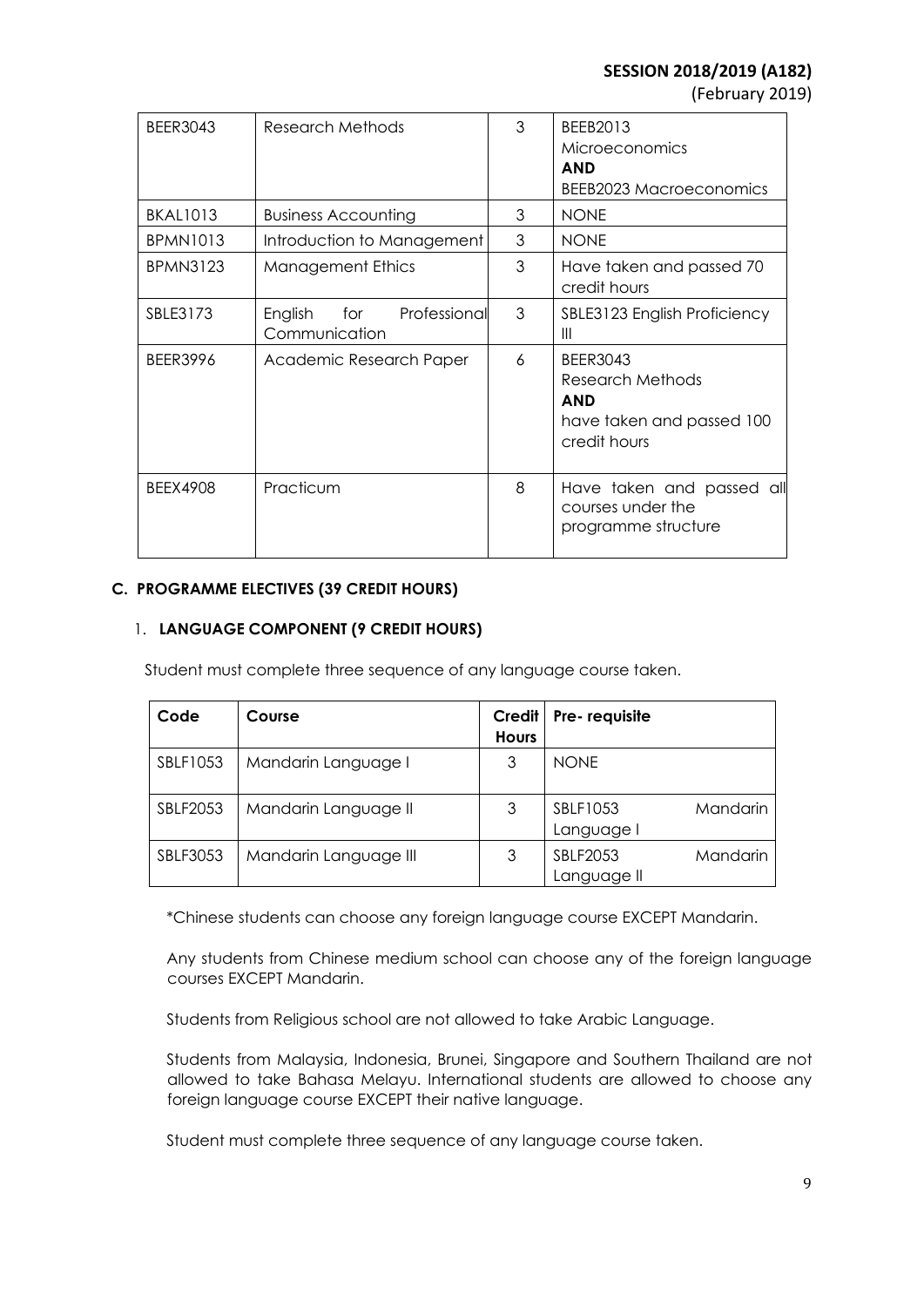## 2. **ECONOMIC ELECTIVES (12 CREDIT HOURS)**

| Code            | Course                                    | Credit<br><b>Hours</b> | Pre-requisite                                                              |
|-----------------|-------------------------------------------|------------------------|----------------------------------------------------------------------------|
| BEED2013        | Development Economics                     | 3                      | Principles<br>BEEB1013<br>Оf<br>Economics                                  |
| <b>BEED3023</b> | <b>Economic Planning</b>                  | 3                      | BEEB2013<br>Microeconomics<br><b>AND</b><br><b>BEEB2023 Macroeconomics</b> |
| <b>BEED3043</b> | Project Appraisal                         | 3                      | BEEB2013<br>Microeconomics<br><b>AND</b><br><b>BEEB2023 Macroeconomics</b> |
| <b>BEEE3073</b> | <b>Environmental Economics</b>            | 3                      | BEEB1013<br>Principles of<br>Economics                                     |
| BEEE3103        | Analysis<br>Economic<br>Оf<br>Tourism     | 3                      | Principles of<br>BEEB1013<br>Economics                                     |
| <b>BEEI2053</b> | Labour Economics                          | 3                      | Principles of<br>BEEB1013<br>Economics                                     |
| <b>BEEI3053</b> | Industrial Organisation                   | 3                      | BEEB2013<br>Microeconomics<br><b>AND</b>                                   |
|                 |                                           |                        | <b>BEEB2023 Macroeconomics</b>                                             |
| <b>BEEI3063</b> | <b>Industrial Regulation</b>              | 3                      | BEEB2013<br>Microeconomics<br><b>AND</b><br><b>BEEB2023 Macroeconomics</b> |
| <b>BEEM2033</b> | Monetary<br>Theory<br>and<br>Institutions | 3                      | Principles<br>BEEB1013<br>Оf<br>Economics                                  |
| <b>BEEM3043</b> | <b>Monetary Economics</b>                 | 3                      | BEEB2013<br>Microeconomics<br><b>AND</b><br><b>BEEB2023 Macroeconomics</b> |
| <b>BEEM3053</b> | Investment Theory                         | 3                      | BEEB2013<br>Microeconomics<br><b>AND</b><br><b>BEEB2023 Macroeconomics</b> |
| BEEP3013        | Public Finance                            | 3                      | BEEB2013<br>Microeconomics<br><b>AND</b><br><b>BEEB2023 Macroeconomics</b> |

Choose 12 credits from the following courses offered by the Economics Programme: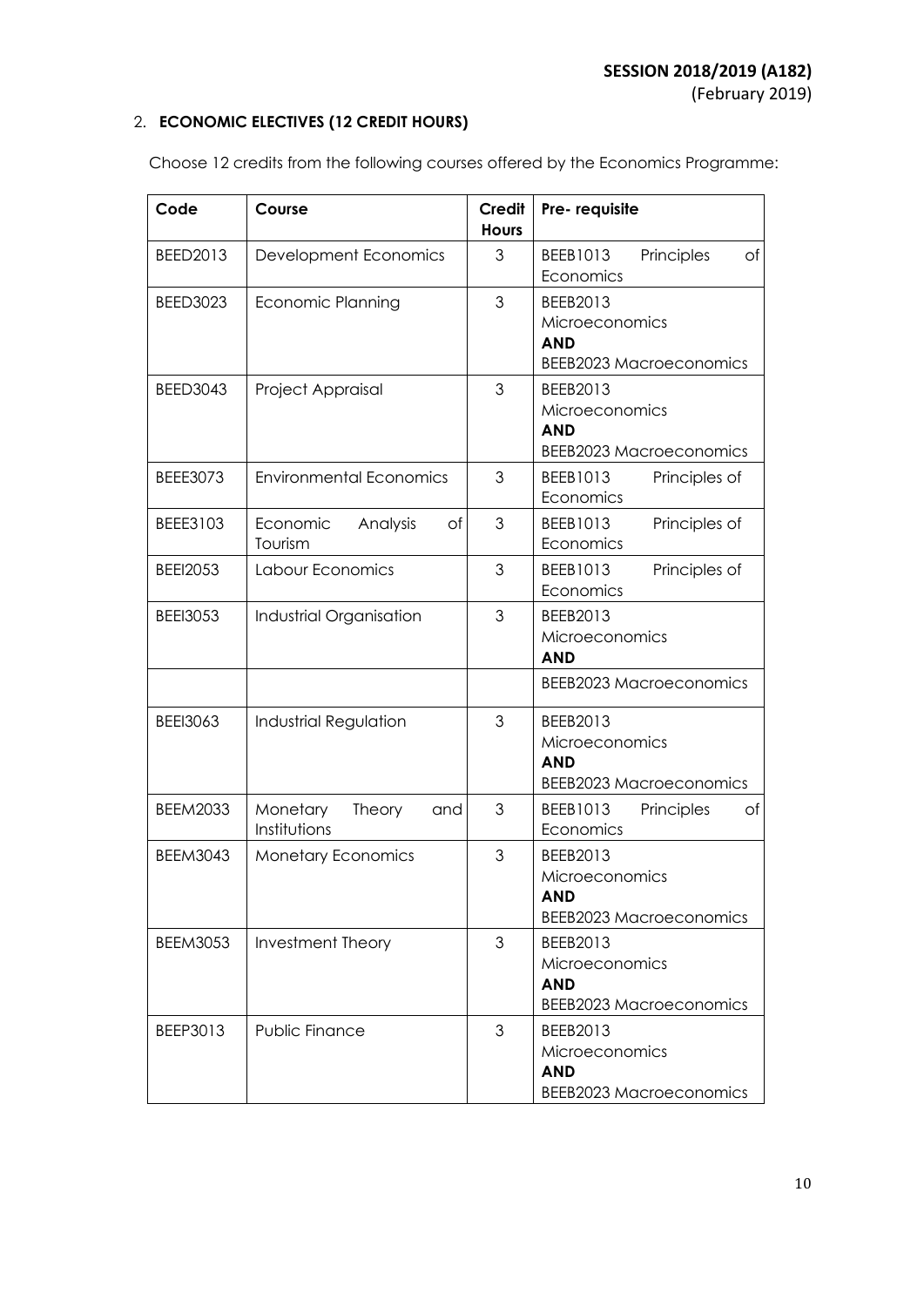(February 2019)

| BEEP3083        | <b>Health Economics</b>                 | 3 | BEEB2013<br>Microeconomics<br><b>AND</b><br><b>BEEB2023 Macroeconomics</b> |
|-----------------|-----------------------------------------|---|----------------------------------------------------------------------------|
| BEEQ3013        | Econometrics                            | 3 | <b>BEEQ2023</b><br><b>Basic Econometrics</b>                               |
| <b>BEES3093</b> | Islamic Economic System<br>and Thoughts | 3 | BEEB2013<br>Microeconomics<br><b>AND</b><br><b>BEEB2023 Macroeconomics</b> |
| BEET2013        | <b>International Economics</b>          | 3 | BEEB1013<br>Principles of<br>Economics                                     |
| <b>BEET3013</b> | International Trade                     | 3 | BEEB2013<br>Microeconomics<br><b>AND</b><br><b>BEEB2023 Macroeconomics</b> |
| <b>BEET3023</b> | International Finance                   | 3 | BEEB2013<br>Microeconomics<br><b>AND</b><br><b>BEEB2023 Macroeconomics</b> |
| <b>BEET3033</b> | International Investment                | 3 | BEEB2013<br>Microeconomics<br><b>AND</b><br><b>BEEB2023 Macroeconomics</b> |

# 3. **MINOR (18 CREDIT HOURS)**

Students must choose **ONE (1) MINOR** from the following list:

| 1. ACCOUNTING                                                                                                    |                                            |                        |                                                                                                                                                   |  |
|------------------------------------------------------------------------------------------------------------------|--------------------------------------------|------------------------|---------------------------------------------------------------------------------------------------------------------------------------------------|--|
| <b>Offered by School of Accounting</b><br>Student <b>MUST</b> choose <b>SIX (6)</b> courses from the list below: |                                            |                        |                                                                                                                                                   |  |
| Code                                                                                                             | Course                                     | Credit<br><b>Hours</b> | Pre-requisite                                                                                                                                     |  |
| <b>BKAA2013</b>                                                                                                  | Audit and Assurance 1                      | 3                      | BKAR1013 Financial Accounting<br>and Reporting I OR BKAL1013<br><b>Business Accounting OR BKAF1023</b><br>Introduction to Financial<br>Accounting |  |
| <b>BKAA3023</b>                                                                                                  | Audit and Assurance II                     | 3                      | BKAA2013 Audit and Assurance 1                                                                                                                    |  |
| <b>BKAR1013</b>                                                                                                  | Financial<br>Accounting and<br>Reporting I | 3                      | BKAL1013 Business Accounting OR<br>BKAF1023 Introduction to Financial<br>Accounting                                                               |  |
| <b>BKAR2023</b>                                                                                                  | Financial Accounting and<br>Reporting II   | 3                      | BKAR1013 Financial Accounting<br>and Reporting I                                                                                                  |  |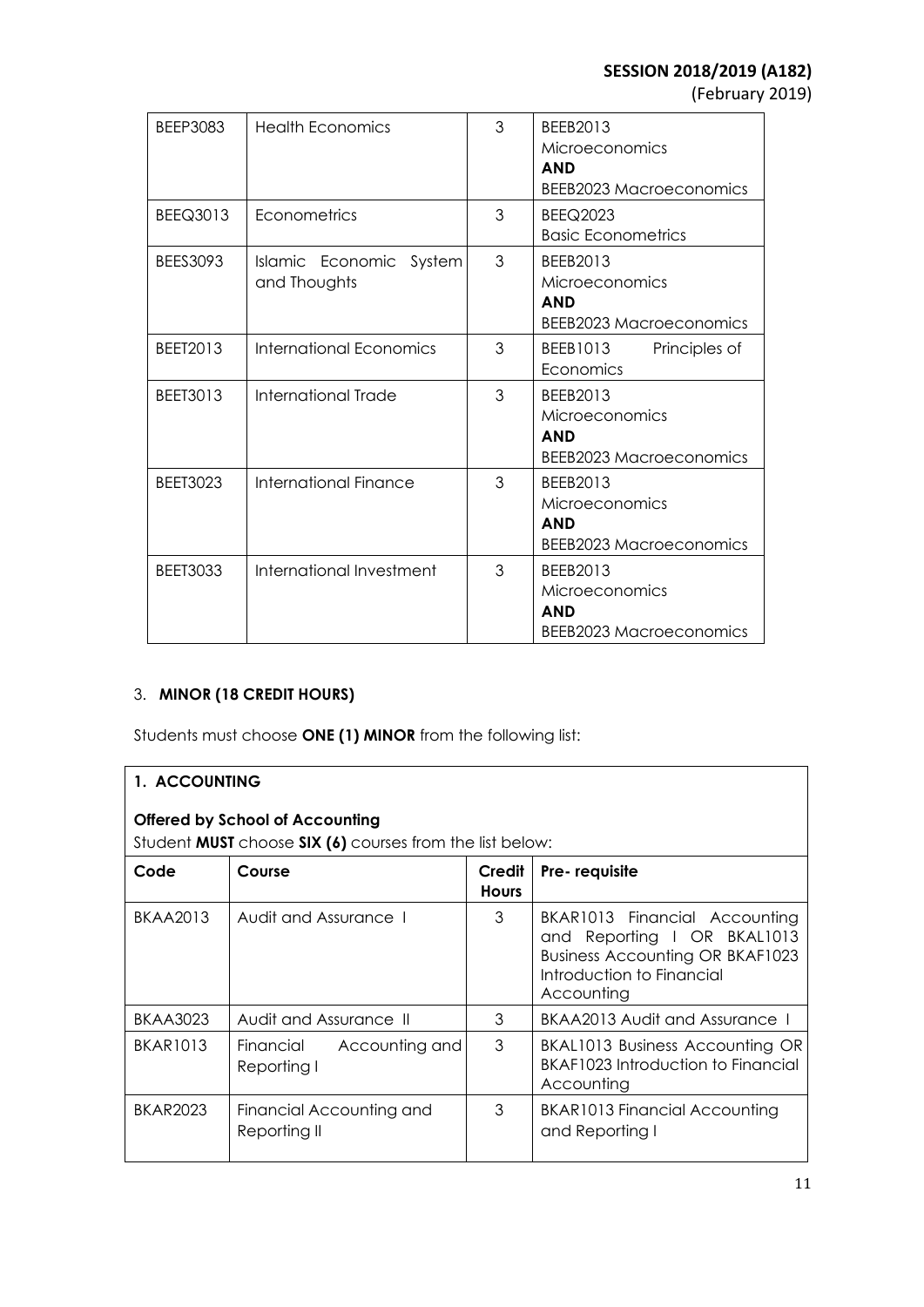(February 2019)

| <b>BKAM2013</b> | Management Accounting I                  | 3 | BKAR1013 Financial Accounting<br>and Reporting I OR BKAL1013<br><b>Business Accounting OR BKAF1023</b><br>Introduction to Financial<br>Accounting |  |
|-----------------|------------------------------------------|---|---------------------------------------------------------------------------------------------------------------------------------------------------|--|
| <b>BKAM3023</b> | Management Accounting II                 | 3 | <b>BKAM2013</b><br>Management<br>Accounting I                                                                                                     |  |
| <b>BKAS2013</b> | Information<br>Accounting<br>System      | 3 | BKAR1013 Financial Accounting<br>and Reporting I OR BKAL1013<br><b>Business Accounting OR BKAF1023</b><br>Introduction to Financial<br>Accounting |  |
| <b>BKAS2123</b> | Accounting System Analysis<br>and Design | 3 | <b>BKAS2013 Accounting Information</b><br>System                                                                                                  |  |
| <b>BKAT2013</b> | Principles of Taxation                   | 3 | BKAR1013 Financial Accounting<br>and Reporting I OR BKAL1013<br><b>Business Accounting OR BKAF1023</b><br>Introduction to Financial<br>Accounting |  |
| <b>BKAT3023</b> | Advanced Taxation                        | 3 | <b>BKAT2013 Principles of Taxation</b>                                                                                                            |  |
| 2. FINANCE      |                                          |   |                                                                                                                                                   |  |

# **Offered by School of Economics, Finance and Banking**

Student **MUST** choose **SIX (6)** courses from the list below:

| Code            | Course                      | Credit<br><b>Hours</b> | Pre-requisite                                                                                                                                     |
|-----------------|-----------------------------|------------------------|---------------------------------------------------------------------------------------------------------------------------------------------------|
| <b>BWFF2033</b> | <b>Financial Management</b> |                        | BKAL1013 Business Accounting OR<br><b>BKAF1023 Introduction to Financial</b><br>Accounting OR BKAR1013 Financial<br>Accounting and<br>Reporting I |
| <b>BWFF2043</b> | Financial<br>Advanced       | 3                      | <b>BWFF2033 Financial Management</b>                                                                                                              |

|                 | Management                                 |   |                                                                                          |
|-----------------|--------------------------------------------|---|------------------------------------------------------------------------------------------|
| <b>BWFF3013</b> | Corporate Finance                          | 3 | BWFF2043<br>Advanced<br><b>Financial Management</b>                                      |
| <b>BWFF3023</b> | Credit Management                          | 3 | BWFF2033 Financial Management                                                            |
| <b>BWFF3033</b> | Financial<br>Market<br>and<br>Institutions | 3 | <b>BWFF2033 Financial Management</b>                                                     |
| <b>BWFF3043</b> | International Finance                      | 3 | BWFF2043<br>Advanced<br>Financial Management                                             |
| <b>BWFF3053</b> | Financial Modelling                        | 3 | <b>BWFF3013 Corporate Finance AND</b><br>STID1103 Computer<br>Applications in Management |
| <b>BWFF3073</b> | <b>Personal Finance</b>                    | 3 | BWFF2043<br>Advance<br>Financial Management                                              |
| <b>BWFN3013</b> | Investment Analysis                        | 3 | BWFF2043 Advanced Financial<br>Management                                                |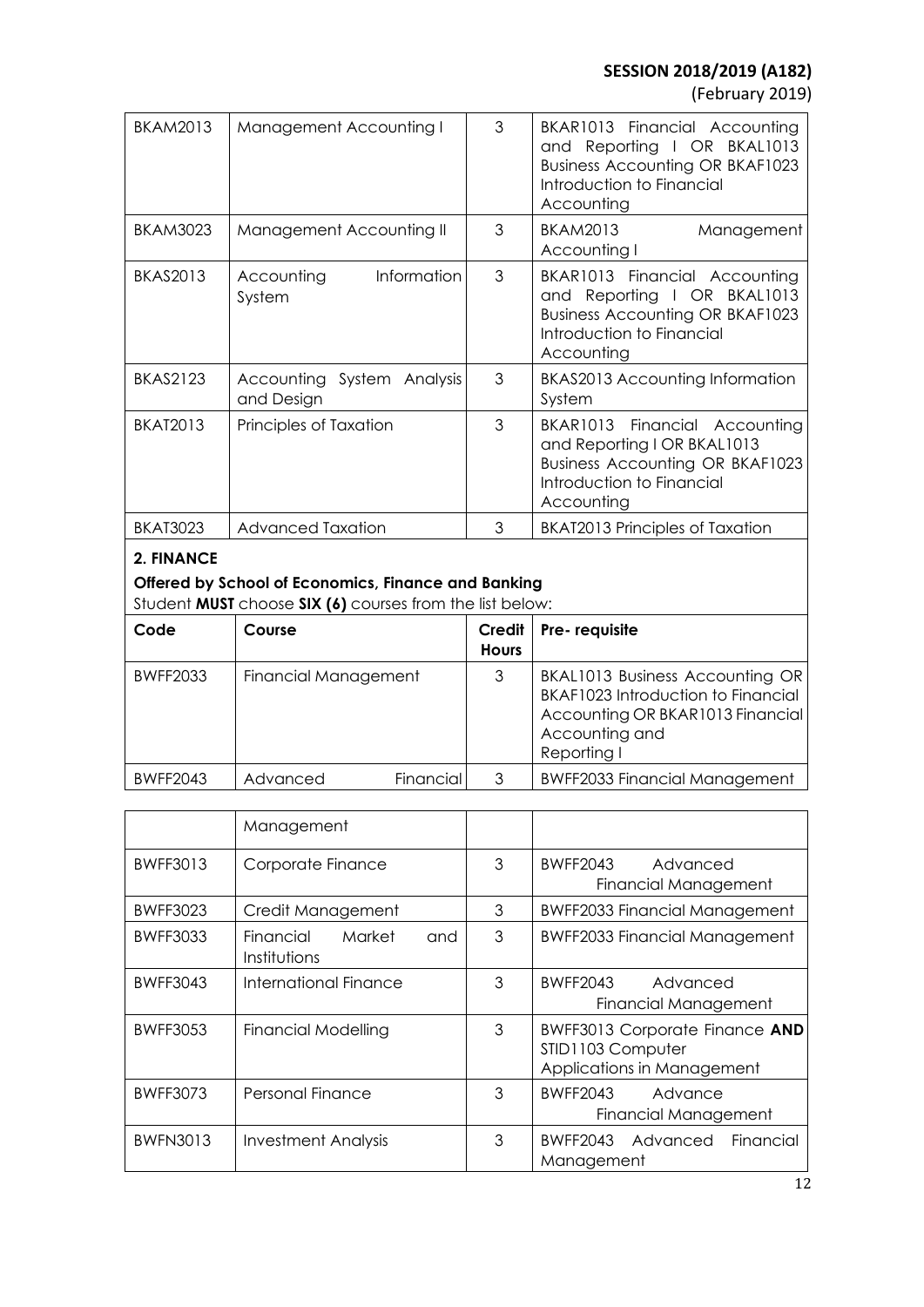(February 2019)

| <b>BWFN3023</b>             | <b>Futures and Options Market</b>                        | 3                      | <b>BWFF2043</b><br>Advanced<br><b>Financial Management</b> |
|-----------------------------|----------------------------------------------------------|------------------------|------------------------------------------------------------|
| <b>BWFN3033</b>             | Portfolio Management                                     | 3                      | <b>BWFF2043</b><br>Advanced<br>Financial Management        |
| <b>3. PUBLIC MANAGEMENT</b> |                                                          |                        |                                                            |
|                             | <b>Offered by School of Government</b>                   |                        |                                                            |
|                             | Student MUST choose SIX (6) courses from the list below: |                        |                                                            |
| Code                        | Course                                                   | Credit<br><b>Hours</b> | Pre-requisite                                              |
| <b>GMGA1013</b>             | Introduction<br>Public<br>to<br>Administration           | 3                      | <b>NONE</b>                                                |
| <b>GMGF1013</b>             | Public<br>Economics<br>for<br>Management                 | 3                      | <b>NONE</b>                                                |
| <b>GMGA2023</b>             | Public Policy                                            | 3                      | GMGA2023 Economics for Public<br>Management                |
| <b>GMGA2013</b>             | Malaysian Constitution                                   | 3                      | <b>NONE</b>                                                |
| <b>GMGM2023</b>             | Human<br>Resource<br>Management in the Public<br>Sector  | 3                      | <b>NONE</b>                                                |
| <b>GMGA2033</b>             | <b>Ethics</b><br>for<br>Public<br>Administration         | 3                      | <b>NONE</b>                                                |
| <b>GMGM3023</b>             | Public<br>Leadership<br>in<br>Management                 | 3                      | <b>NONE</b>                                                |
| <b>GMGM3033</b>             | Negotiating and Bargaining<br><b>Skills</b>              | 3                      | <b>NONE</b>                                                |
| <b>GMGF2023</b>             | <b>Financial Administration</b>                          | 3                      | <b>NONE</b>                                                |
| <b>GMGA2053</b>             | <b>Local Government</b>                                  | 3                      | <b>NONE</b>                                                |

# **4. INTERNATIONAL AFFAIRS MANAGEMENT Offered by School of International Studies**

Student **MUST** choose **SIX (6)** courses from the list below:

| Code            | Course                                                | Credit<br><b>Hours</b> | Pre-requisite |
|-----------------|-------------------------------------------------------|------------------------|---------------|
| GFPA1014        | <b>Introduction</b><br>to<br><b>Political Science</b> | 4                      | <b>NONE</b>   |
| <b>GFPA2043</b> | Modern World History                                  | 3                      | <b>NONE</b>   |
| GFPP2033        | Diplomacy                                             | 3                      | <b>NONE</b>   |
| GFPP2064        | <b>International Relations</b>                        | 4                      | <b>NONE</b>   |
| GFPP2223        | Foreign Policy                                        | 3                      | <b>NONE</b>   |
| <b>GFLA3124</b> | International Law                                     | 4                      | <b>NONE</b>   |
| GFLA3143        | International Human Rights                            | 3                      | <b>NONE</b>   |
| GFPP3753        | Sovereignty<br>andl<br>Globalization                  | 3                      | <b>NONE</b>   |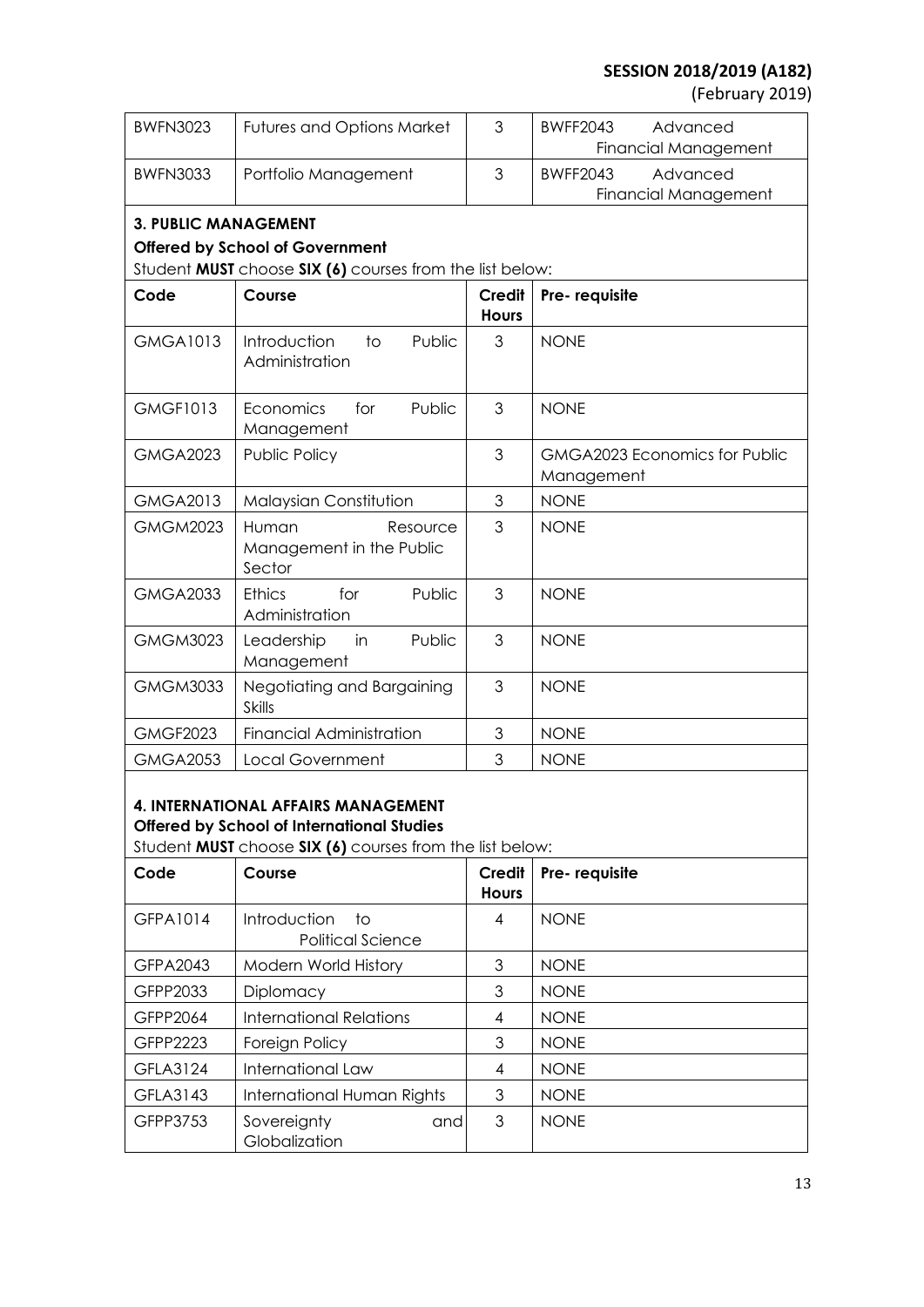(February 2019)

| GFPS3043 | <b>Strategic Studies</b>                                           | 3 | <b>NONE</b>                                   |
|----------|--------------------------------------------------------------------|---|-----------------------------------------------|
| GFPS3083 | International<br>Conflic<br>Resolution<br>and<br>Management        | 3 | <b>NONE</b>                                   |
| GFPP3114 | International<br>Political<br>Economy                              | 4 | <b>NONE</b>                                   |
| GFPP3413 | <b>Political and Economic Risks</b><br>Analysis                    | 3 | GFPA1014 Introduction to Political<br>Science |
| GFPP3143 | Regional Political Economy                                         | 3 | <b>NONE</b>                                   |
| GFPP2133 | International<br>Economic<br>Organizations and<br>Developing World | 3 | <b>NONE</b>                                   |

## **D. FREE ELECTIVE (3 CREDIT HOURS)**

Students can choose **ONE (1)** courses offered by another programme at the same School or courses offered by other schools taking into account the following:

- i. Must meet the prerequisite of the courses if such courses require prerequisites.
- ii. Equivalent courses cannot be considered as free elective courses.

| Code            | <b>COURSE **</b>                  | Code     | <b>COURSE</b>                              |
|-----------------|-----------------------------------|----------|--------------------------------------------|
| <b>GMGF1013</b> | Economic for Public<br>Management | BEEB1013 | Principles of Economics                    |
| SQQS1013        | <b>Elementary Statistics</b>      | BEEQ1023 | I Introduction to Statistical<br>Economics |
| SQQM1023        | Managerial<br><b>Mathematics</b>  | BEEQ1013 | Introduction to Mathematical<br>Economics  |

\*\* Equivalent courses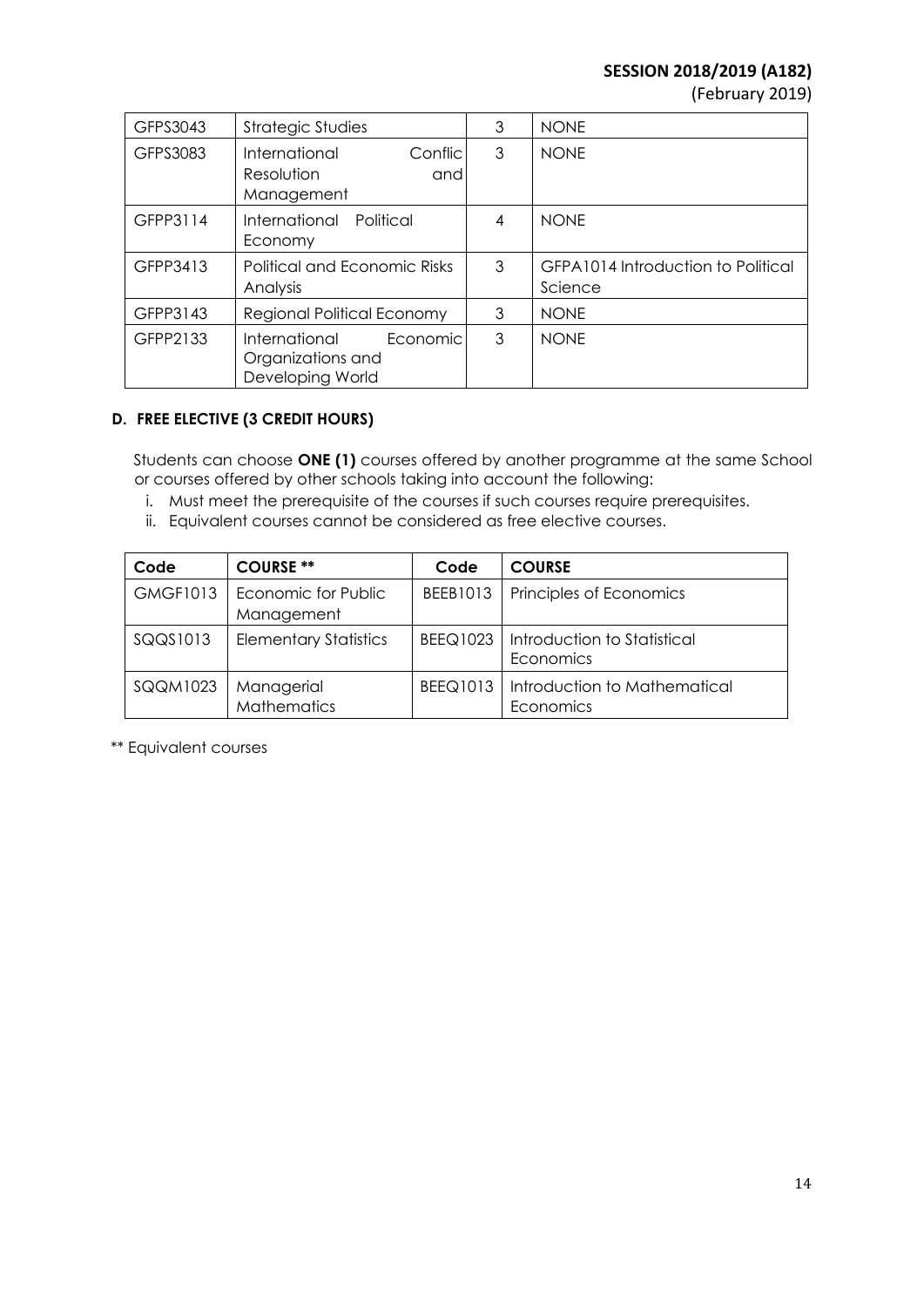(February 2019)

## **E. PROGRAMME SUGGESTED COURSES BY SEMESTER FOR BACHELOR OF SCIENCE IN ECONOMICS WITH HONOURS [BSc. Economics (Hons)]**

| Code                               | 1st Semester                                                         | Credit<br><b>Hours</b>        | Code                        | 2nd Semester                                                    | <b>Credit</b><br><b>Hours</b> |
|------------------------------------|----------------------------------------------------------------------|-------------------------------|-----------------------------|-----------------------------------------------------------------|-------------------------------|
| <b>BEEQ1013</b>                    | Introduction<br>$\diamond$<br><b>Mathematical Economics</b>          | 3                             | BEEQ1023                    | Introduction<br>tο<br><b>Statistical Economics</b>              | 3                             |
| BEEB1013                           | of<br>Principles<br>Economics                                        | 3                             | BEEB2013<br><b>BEED1013</b> | <b>Microeconomics</b><br>Malaysian Economy                      | 3<br>3                        |
| SADN1033                           | Malaysian Citizenship<br><b>Studies</b>                              | 3                             | SBLE2113<br>SADE1013        | <b>English Proficiency II</b><br>Introduction<br>$\overline{1}$ | 3<br>3                        |
| SBLE1063<br>MPU3123                | <b>English Proficiency I</b><br>Islamic and<br>Asian<br>Civilization | 3<br>3                        | <b>SXXXXXX</b>              | Entrepreneurship<br>Mandarin<br>Language I/Foreign              | 3                             |
| MPU3113<br><b>VXXXXXX</b>          | <b>Ethnic Relations</b><br>Co-curriculum I                           | 3<br>1                        | <b>VXXXXXX</b>              | Language I<br>Co-curriculum II                                  | 1                             |
| <b>TOTAL</b>                       |                                                                      | 19                            | <b>TOTAL</b>                |                                                                 | 19                            |
| Code                               | 3rd Semester                                                         | <b>Credit</b><br><b>Hours</b> | Code                        | <b>4th Semester</b>                                             | <b>Credit</b><br><b>Hours</b> |
| <b>BEEB2023</b><br><b>BEEQ2013</b> | <b>Macroeconomics</b><br>Mathematical                                | 3<br>3                        | BEEB3013                    | Intermediate<br>Microeconomics                                  | 3                             |
| <b>BEEQ2023</b>                    | Economics<br><b>Basic Econometrics</b>                               | 3                             | <b>BPMN1013</b>             | Principles<br>$\circ$ f<br>Management                           | 3                             |
| <b>BKAL1013</b><br>SBLE3123        | <b>Business Accounting</b><br><b>English Proficiency III</b>         | 3<br>3                        | <b>BXXXXXXX</b>             | Economic Elective I<br>Economic                                 | 3                             |
| <b>SXXXXXX</b>                     | Mandarin Language<br><b>II/Foreign Language</b><br>$\mathsf{I}$      | 3                             | <b>BXXXXXXX</b><br>SBLE3173 | Elective II<br>English<br>for<br>Professional                   | 3<br>3                        |
| <b>VXXXXXX</b>                     | Co-curriculum III                                                    | 1                             | SXXXXXXX                    | Communication<br>Mandarin Language<br>III/Foreign Language III  | 3                             |
| <b>TOTAL</b>                       |                                                                      | 19                            | <b>VXXXXXX</b>              | Co-curriculum IV<br><b>TOTAL</b>                                | 1<br>19                       |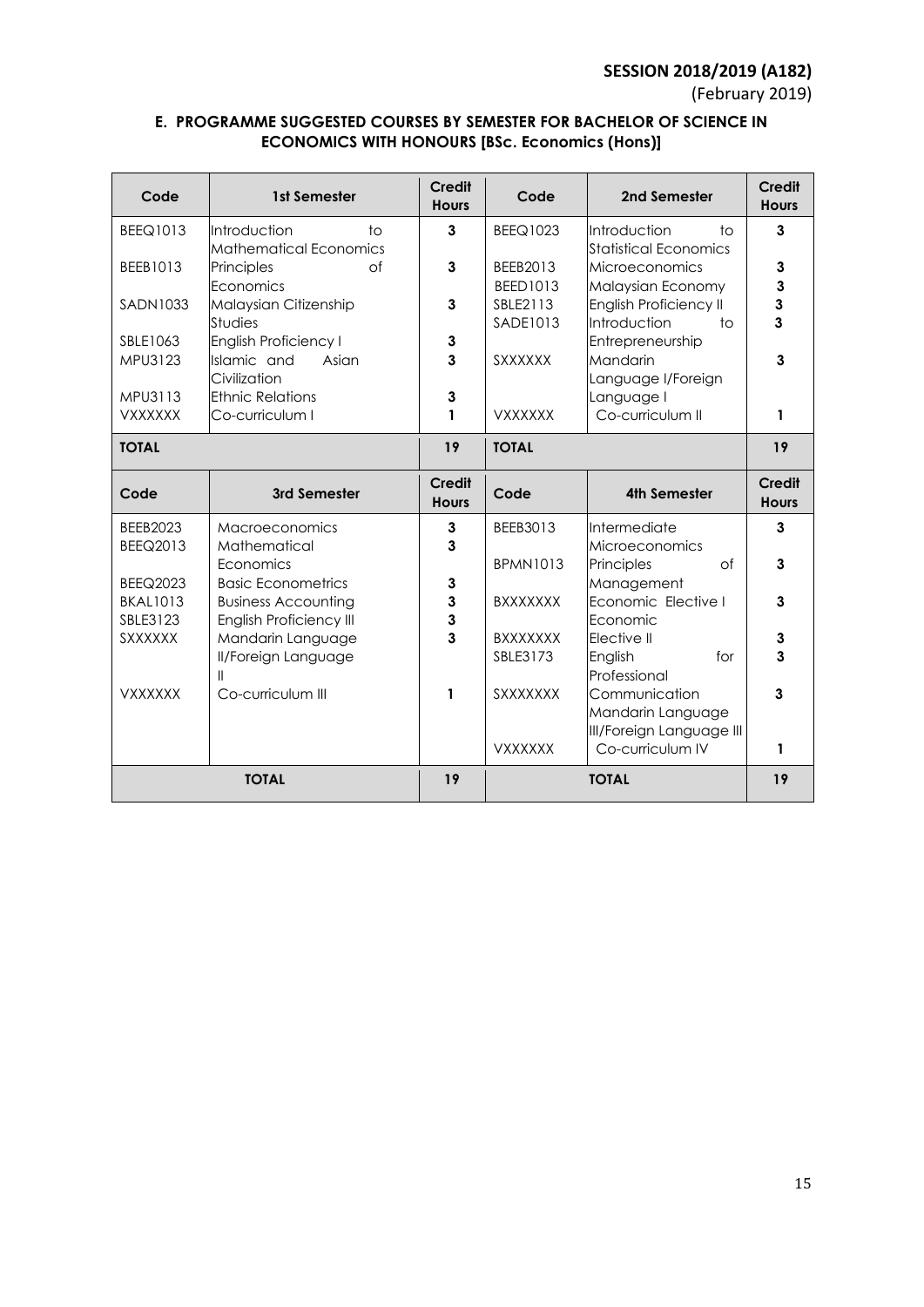(February 2019)

| Code            | 5th Semester          | <b>Credit</b><br><b>Hours</b> | Code            | 6th Semester    | <b>Credit</b><br><b>Hours</b> |
|-----------------|-----------------------|-------------------------------|-----------------|-----------------|-------------------------------|
| <b>BEEB3023</b> | Intermediate          | 3                             | <b>BEES3033</b> | Current         | 3                             |
|                 | <b>Macroeconomics</b> |                               |                 | Economic Issues |                               |
| <b>BEER3043</b> | Research Methods      | $\mathbf{3}$                  |                 | Economic        |                               |
| <b>BEES3033</b> | History of Economic   | $\overline{\mathbf{3}}$       |                 | Elective IV     | 3                             |
|                 | Thoughts              |                               | <b>BXXXXXX</b>  | Minor I         | $\mathbf 3$                   |
| <b>BPMN3123</b> | Management            | 3                             |                 | Minor II        | 3                             |
|                 | <b>Ethics</b>         |                               |                 | Minor III       | $\mathbf{3}$                  |
| <b>BXXXXXX</b>  | Economic Elective III | $\mathbf{3}$                  |                 | Minor IV        | $\overline{\mathbf{3}}$       |
|                 | Free Elective         | 3                             |                 |                 |                               |
| <b>TOTAL</b>    |                       | 18                            |                 | <b>TOTAL</b>    | 18                            |
| Code            | <b>7th Semester</b>   | <b>Credit</b><br><b>Hours</b> | Code            | 8th Semester    | <b>Credit</b><br><b>Hours</b> |
|                 | Minor V               | 3                             | <b>BEEX4908</b> | Practicum       | 8                             |
|                 | Minor VI              | 3                             |                 |                 |                               |
| <b>BEER3996</b> | Academic Research     | 6                             |                 |                 |                               |
|                 | Paper                 |                               |                 |                 |                               |
| <b>TOTAL</b>    |                       | 12                            | <b>TOTAL</b>    |                 | 8                             |

**Total Credits: 132 credit hours**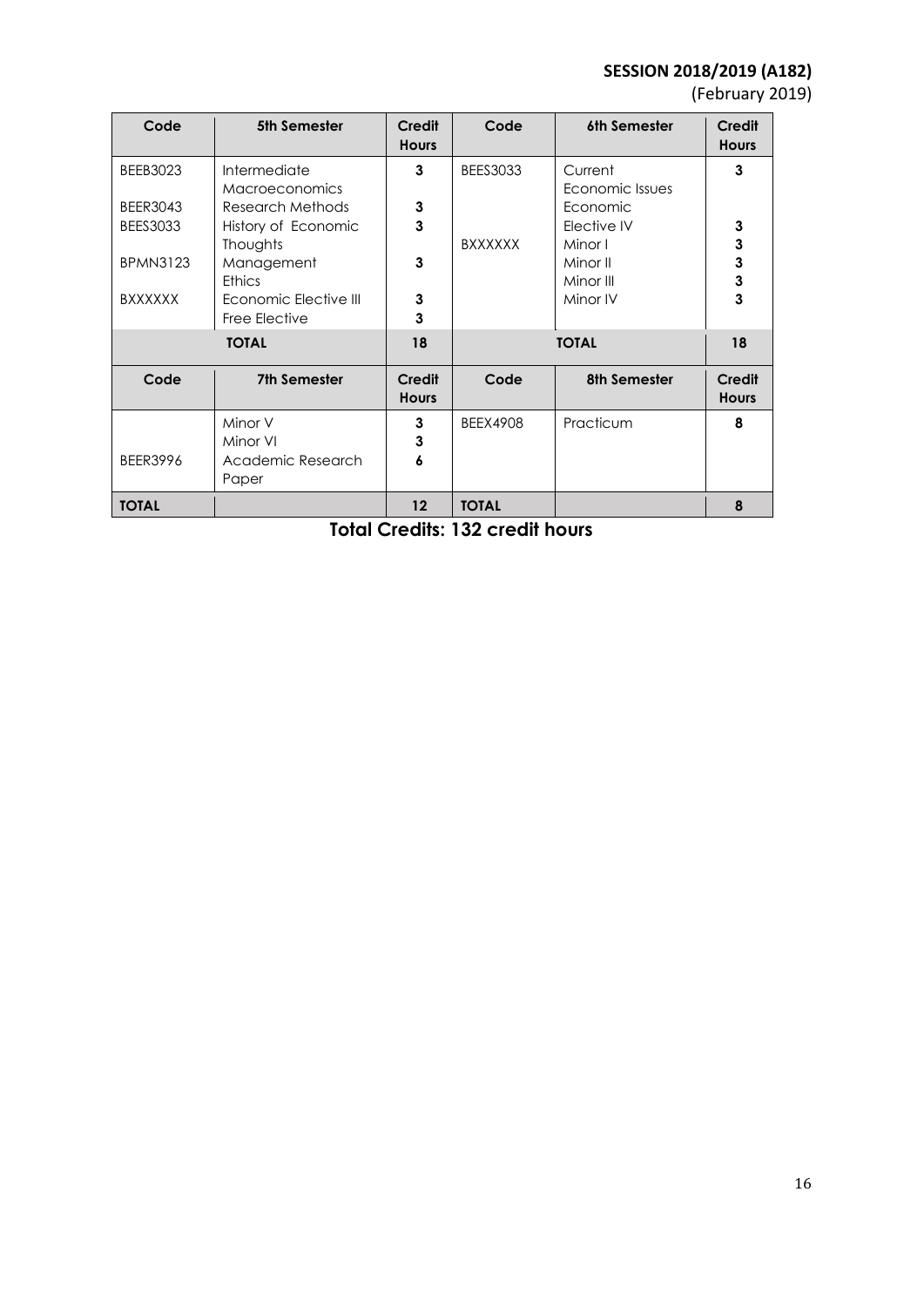## **COURSES OFFERED**

| <b>CODE</b>     | <b>COURSES</b>                         |
|-----------------|----------------------------------------|
| BEEB1013        | Principles of Economics                |
| BEEB2013        | Microeconomics                         |
| <b>BEEB2023</b> | Macroeconomics                         |
| <b>BEEB2033</b> | Applied Economics*                     |
| BEEB3013        | Intermediate Microeconomics            |
| BEEB3023        | Intermediate Macroeconomics            |
| <b>BEED1013</b> | Malaysian Economy                      |
| BEED2013        | Development Economics                  |
| <b>BEED3023</b> | <b>Economic Planning</b>               |
| <b>BEED3043</b> | Project Appraisal                      |
| <b>BEEE3073</b> | <b>Environmental Economics</b>         |
| BEEE3103        | Economic Analysis of Tourism           |
| <b>BEEI2053</b> | Labour Economics                       |
| <b>BEEI3053</b> | Industrial Organization                |
| <b>BEEI3063</b> | <b>Industrial Regulation</b>           |
| <b>BEEM2033</b> | Monetary Theory and Institutions       |
| <b>BEEM3043</b> | <b>Monetary Economics</b>              |
| <b>BEEM3053</b> | <b>Investment Theory</b>               |
| BEEP3013        | <b>Public Finance</b>                  |
| <b>BEEP3083</b> | <b>Health Economics</b>                |
| <b>BEEQ1013</b> | Introduction to Mathematical Economics |
| BEEQ1023        | Introduction to Statistical Economics  |
| BEEQ2013        | <b>Mathematical Economics</b>          |
| <b>BEEQ2023</b> | <b>Basic Econometrics</b>              |
| BEEQ3013        | Econometrics                           |
| <b>BEER3043</b> | <b>Research Methods</b>                |
| <b>BEER3996</b> | Academic Research Paper                |
| <b>BEES3033</b> | Histroy of Economic Thoughts           |
| <b>BEES3053</b> | <b>Current Economic Issues</b>         |
| BEES3093        | Islamic Economic System and Thoughts   |
| BEET2013        | <b>International Economics</b>         |
| BEET3013        | <b>International Trade</b>             |
| <b>BEET3023</b> | <b>International Finance</b>           |
| <b>BEET3033</b> | <b>International Investments</b>       |
| <b>BEEX4908</b> | Practicum                              |

**Note : \*For NON-ECONOMICS students COURSE SYNOPSIS**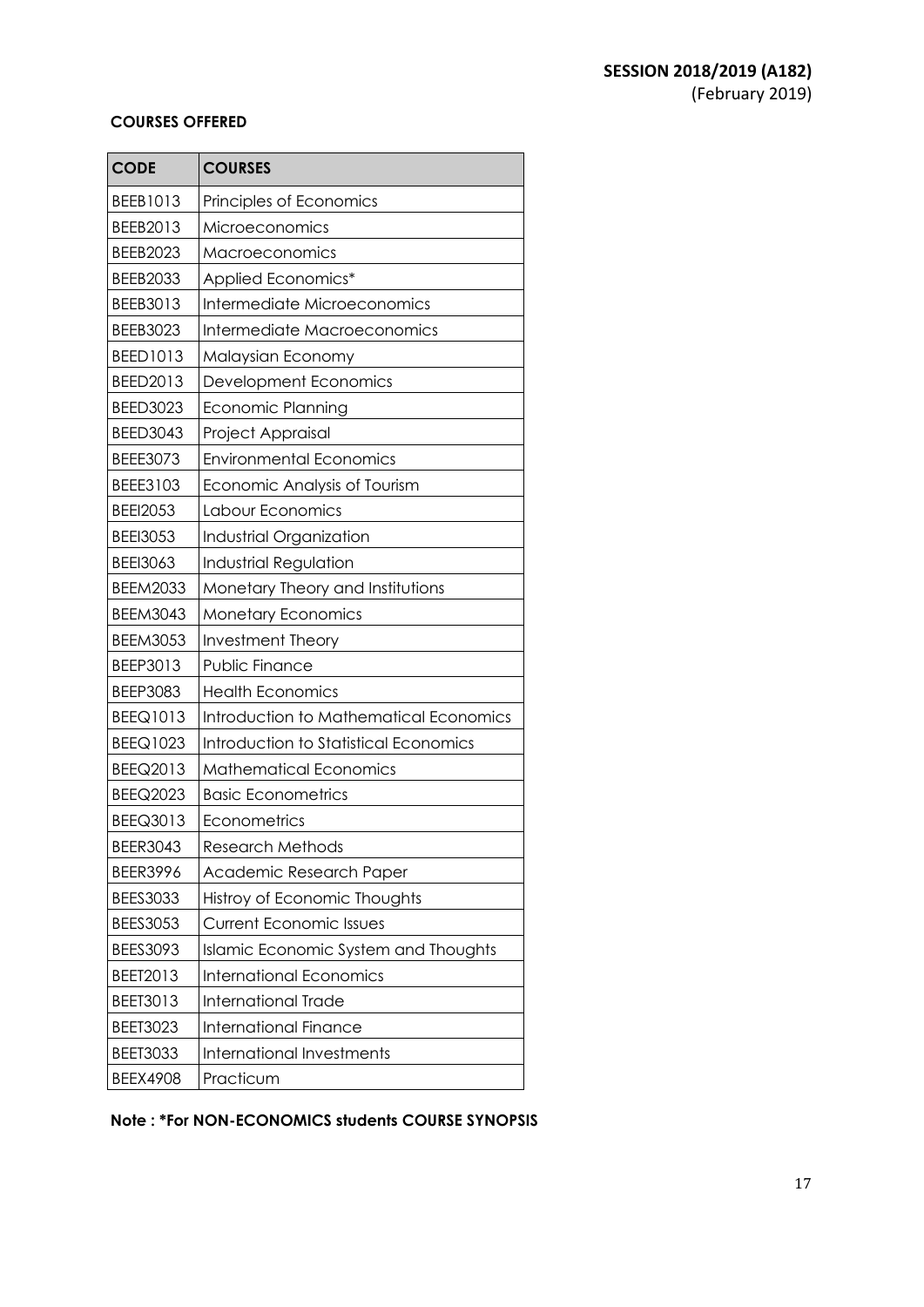#### **COURSE SYNOPSIS**

#### **BEEB1013 PRINCIPLES OF ECONOMICS PRE-REQUISITE NONE**

This course offers introductory understanding to the basic concepts in economics. It is divided into two parts of Microeconomics and Macroeconomics. Topics that will be covered includes demand and supply, price and market equilibrium, consumer choice, production and costs, national income accounting, aggregate demand and aggregate supply, money, and money market.

…………………………………………………………………………....

#### **BEEB2013 MICROECONOMICS PRE-REQUISITE BEEB1013 PRINCIPLES OF ECONOMICS**

This course will provide students with basic economic theories that are essential in microeconomics. Among them are Demand & Supply theories, Consumer Behavior Theory, Production & Cost Theories, and Theory of the Firm. Methods used in discussing these theories include tables, graphs, and simple mathematics. Lectures given will also touch on the applicability of the theories in real life.

……………………………………………………………………………

#### **BEEB2023 MACROECONOMICS PRE-REQUISITE BEEB1013 PRINCIPLES OF ECONOMICS**

The analysis is based on the Keynesian economics and experience of Malaysian macroeconomics situation. Thus, the theoretical and practical aspect of the economy is combined. The course is divided into 3 main sections. Section 1 focuses on the measurement of macroeconomic variables, in particular national income accounting and national income determination. Section 2 discusses the demand side of macroeconomics models from a simple economy to an open economy. In this section, the interaction of real and money market through money, interest and income is examined. An open macroeconomic model is also highlighted. The supply side of macroeconomics is also explained, particularly the labor market. The Classical macroeconomics view is also included in the analysis for comparison to that of the Keynesian economics. Finally, section 3 emphasizes on macroeconomic policy in which fiscal and monetary policy is examined.

……………………………………………………………………………

#### **BEEB2033 APPLIED ECONOMICS PRE-REQUISITE BEEB1013 PRINCIPLES OF ECONOMICS**

This course is designed for non-economic students who must take this course as a core courses in their program. In this course, we divide the discussion to two aspect microeconomics and macroeconomics which related to management. The microeconomics will discuss the issues that can influent the managers in their decision making process. The topics being discuss in this area include perfect competition, monopoly, oligopoly competition, monopolistic competition, externality, AD-AS model, inflation, unemployment, fiscal and monetary policy, exchange rate and balance of payments. This course also aims to introduce important economic matters. This basic knowledge will help them in learning and understanding other related fields like strategic management, marketing, productions and finance and will help in making a good decision.

……………………………………………………………………………

#### **BEEB3013 INTERMEDIATE MICROECONOMICS PRE-REQUISITE BEEB2013 MICROECONOMICS**

This course is designed for students who had taken microeconomics (SEEB2013); Besides theoretical framework, it will emphasize more on the application of the microeconomic principles to business decision making. The students will further develop their understanding on how firms make decisions, how consumers make decisions and how these decisions interact in the market place. Students will also be exposed to the desirability of these outcomes from the viewpoints of various normative criteria, the role of prices as conveyors of information, as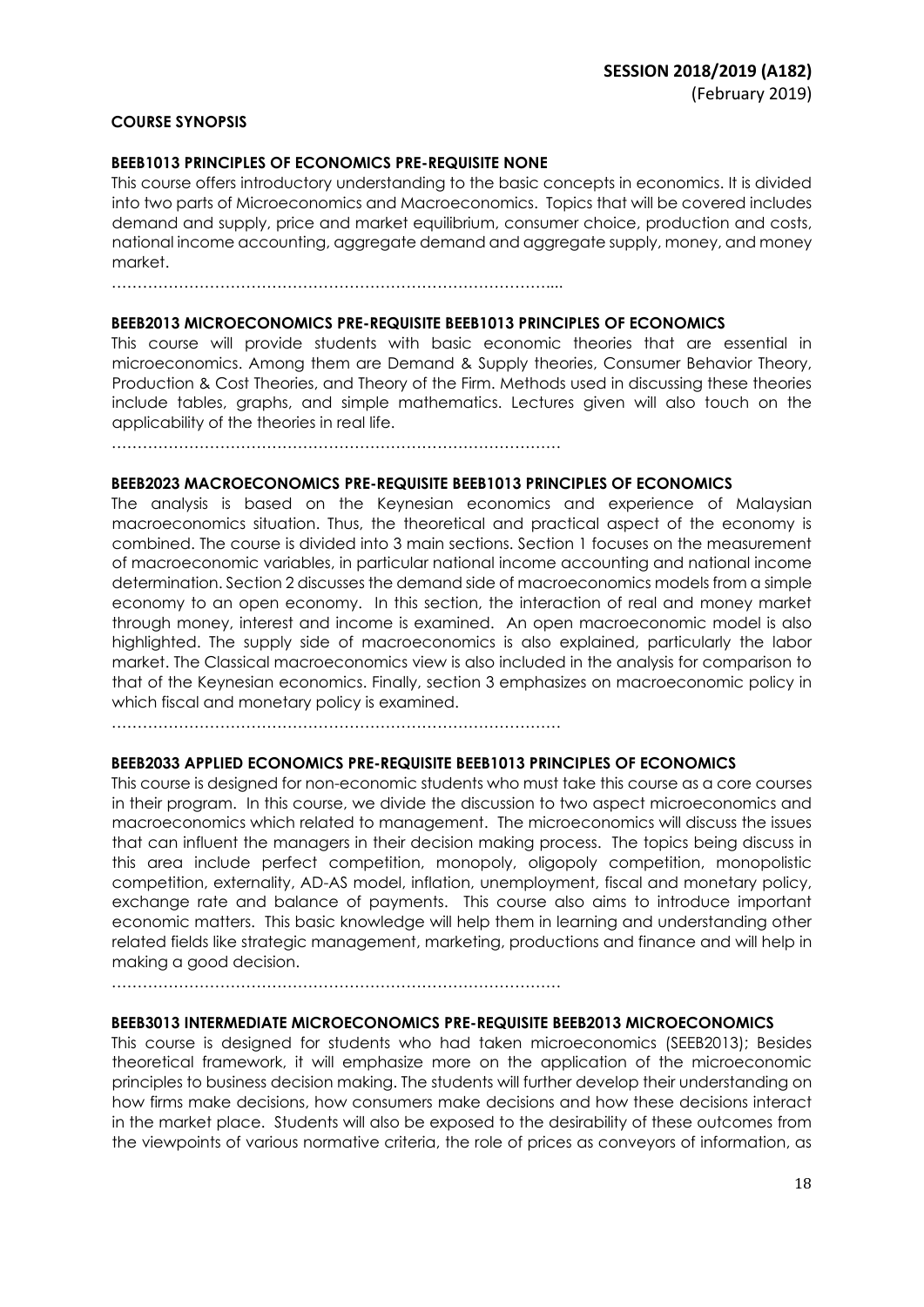well as various market models. In addition, the market for inputs to the production process would also be explored.

……………………………………………………………………………

#### **BEEB3023 INTERMEDIATE MACROECONOMICS PRE-REQUISITE BEEB2023 MACROECONOMICS**

This course is the continuation of SEEB2023 Macroeconomics. Among the topics that are discussed in this course are macroeconomic theories explaining business cycle such as Classical, Keynesians, Monetarists, New Classical, and New Keynesians. The students will also be exposed to some advanced topics such as consumption behavior, investment, inflation and unemployment, money demand, and issues on economic growth as well as stabilization policies.

……………………………………………………………………………

#### **BEED1013 MALAYSIAN ECONOMY PRE-REQUISITE NONE**

This course is designed to study about the structure and issues problems of Malaysian economics based on the policies implementation since 1957. The topics covered: History of economics development in Malaysia; Macroeconomics issues such as economics growth, inflation, unemployment, balance of payment and government policy; Implementation of New Economics Policy; Situation of real sector, financial sector and public sector. Besides that, the issues about government policy will be discussed in this course.

……………………………………………………………………………

## **BEED2013 DEVELOPMENT ECONOMICS PRE-REQUISITE BEEB1013 PRINCIPLES OF ECONOMICS**

This course discusses the theories and basic concept of economic development. The discussion focuses on the definition and on development, measurement of theories of development economics, factors of economic growth, issues on poverty and income distribution, population growth and unemployment. It also discusses on economic planning and government role in achieving economic development goals.

……………………………………………………………………………

#### **BEED3023 ECONOMIC PLANNING PRE-REQUISITE BEEB2013 MICROECONOMICS, BEEB2023 MACROECONOMICS**

This course includes both theoretical and quantitative aspects of economic planning. Students will be exposed to the definitions, history, the needs of economic planning especially in the third world countries, planning problems, tools used in economic planning etc. Quantitatively, development models will be used to illustrate how data will be used in understanding and solving problems faced by policy makers.

……………………………………………………………………………

## **BEED3043 PROJECT APPRAISAL PRE-REQUISITE BEEB2013 MICROECONOMICS, BEEB2023 MACROECONOMICS**

Each development project has to go through project cycle. One of the most important elements in project cycle is determining the viability of the project, to see whether it can be implemented or rejected. This course teaches how to do a project appraisal or evaluation. Among the topics covered in this course include project cycle, the post, present and future value of money, discounted value, differences between economic analysis and financial analysis, cash flow, techniques in project implementation and project management.

……………………………………………………………………………

## **BEEE3073 ENVIRONMENTAL ECONOMICS PRE-REQUISITE BEEB2013 MICROECONOMICS, BEEB2023 MACROECONOMICS**

This course is to show that the environment is not a separate entity from the economy. Its essence lies in a sequence of logical steps: assessing the "economic" importance of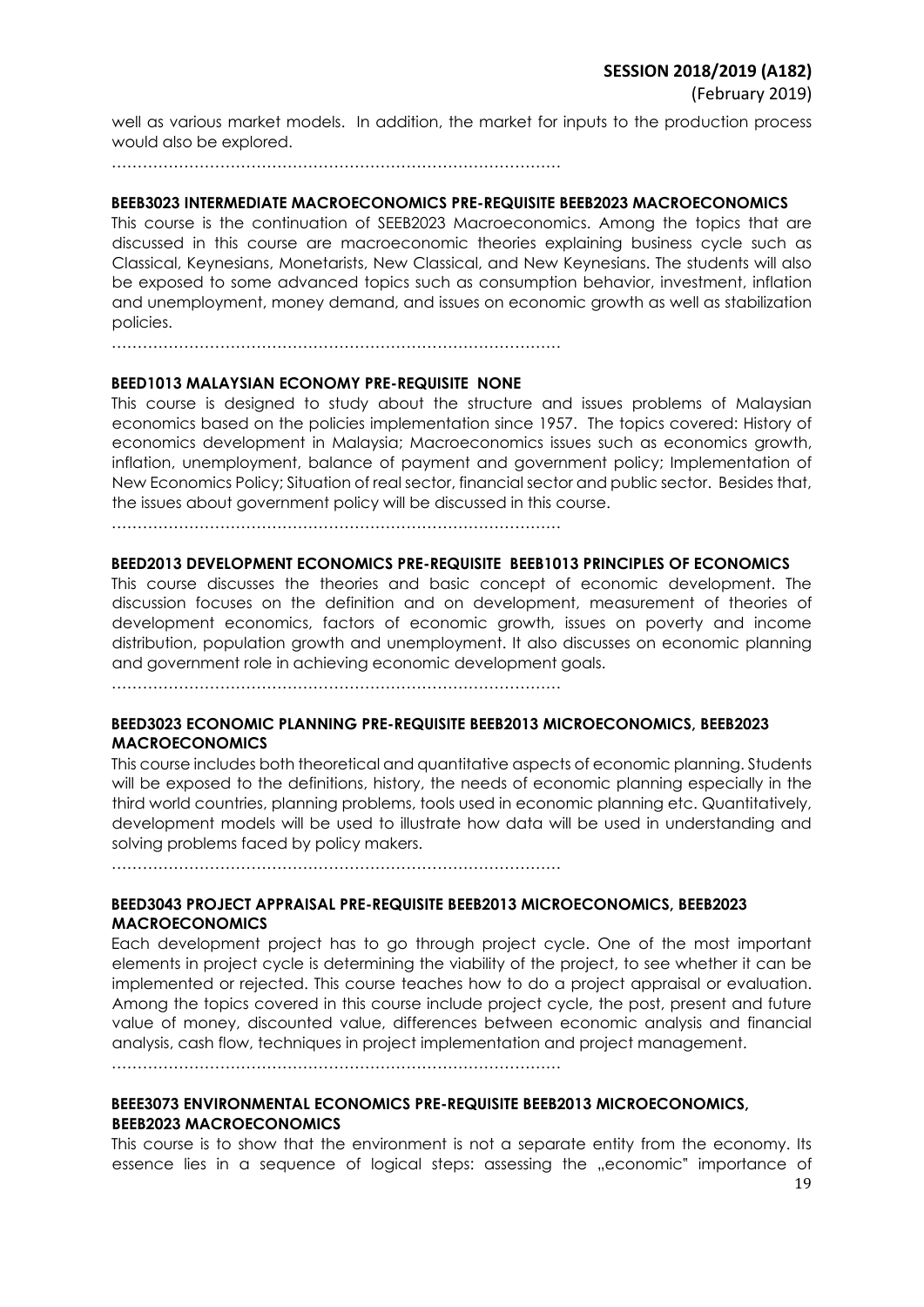environmental degradation; looking for the "economic" course of degradation; and designing "economic" incentives to slow, halt and reverse that degradation.

…………………………………………………………………………....

## **BEEE3103 ECONOMIC ANALYSIS OF TOURISM PRE-REQUISITE BEEB2013 MICROECONOMICS, BEEB2023 MACROECONOMICS**

This subject studies macro and micro economic dimensions of tourism. Tourism industry in Malaysia has been identified as one of the key drivers in the growth of the services sector and assumes a greater role in economy development planning. Tourism not only solely contributes to the foreign exchange earnings but is also involved in various chains of economic activities. Hence, this course will discuss the effectiveness and contribution of tourism industry to the recent and future national economy development. Among the topics to be discussed are the definition and philosophy of tourism, economic analysis and tourism industry, the role of government to the tourism industry and the current issues in tourism economics.

……………………………………………………………………………

## **BEEI2053 LABOUR ECONOMICS PRE-REQUISITE BEEB1013 PRINCIPLES OF ECONOMICS**

The course introduces labour economics from both aspect of Micro and Macroeconomics. The microeconomics part will focus on the determinants of the demand and supply of labour, how the labour demand and supply interact to determine the wage rate and quantity of labour in equilibrium, and issues related to labour market. The macroeconomics aspects will discuss the aggregate of labour market such as distribution of income, labour productivity, employment and the effects of wage rate on price level. From time to time, students will be exposed to the global elements of labour market as well as the discussion on labour markets in Malaysia.

……………………………………………………………………………

## **BEEI3053 INDUSTRIAL ORGANIZATION PRE-REQUISITE BEEB2013 MICROECONOMICS, BEEB2023 MACROECONOMICS**

Industrial organization is a branch of microeconomics with a heavy emphasis on imperfect market structures, particularly oligopoly. Topics of discussion include price and quantity determination strategies, entry-deterrent strategies, collusion, product differentiation, advertising, technological progress and price discrimination. Even though those topics are initially discussed in light of the traditional theory of oligopoly, the contributions and criticisms from game theorists are duly presented.

……………………………………………………………………………

## **BEEI3063 INDUSTRIAL REGULATION PRE-REQUISITE BEEB2013 MICROECONOMIS, BEEB2023 MACROECONOMICS**

This course is about the interaction of government and markets, in theory and practice. In particular, this course will deal with the interaction of government policies and business operations in an economy that largely relies on the free enterprise systems. This course will also examine how public responds to the presence of monopoly through the enforcement of antitrust laws and regulation.

……………………………………………………………………………

## **BEEM2033 MONETARY THEORY AND INSTITUTIONS PRE-REQUISITE BEEB1013 PRINCIPLES OF ECONOMICS**

This course discusses and examines the role of money, financial institutions and financial markets in the economy. Financial markets and institutions not only affect individuals decision making but also the flow of funds throughout the economy, which in turn affect business profits, economic variables such as interest rates and rate of inflation, the production of goods and services, and the economic well-being. To provide a better understanding of the subject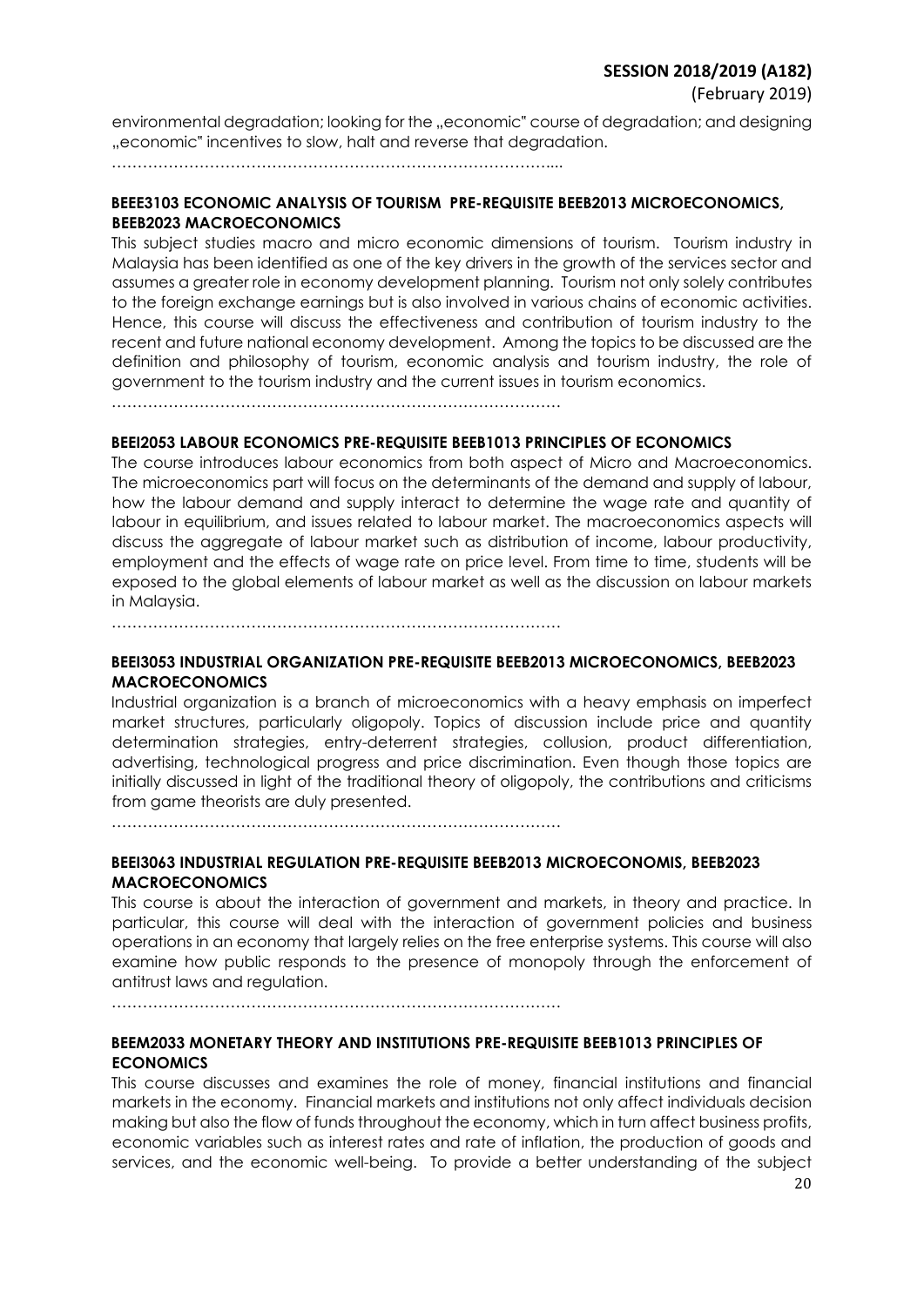(February 2019)

matter, a theoretical and application of theories are used in the analysis of the topics covered. Among the topics discussed are role of money; financial markets, institutions and instruments; risk and term structure of interest rates, banking system and multiple deposit creation, and the role of Central Bank in the conduct of monetary policy.

 $\mathcal{L}^{(n)}$ 

## **BEEM3043 MONETARY ECONOMICS PRE-REQUISITE BEEB2013 MICROECONOMICS, BEEB2023 MACROECONOMICS**

This course is a continuation from the "Theory and Financial Institutions" course. Topics that will be discussed in this course are traditional as well as modern monetary theories, the connection between monetary theories and issues/problems in macro monetary economics and monetary policies.

……………………………………………………………………………

## **BEEM3053 INVESTMENT THEORY PRE-REQUISITE BEEB2013 MICROECONOMICS, BEEB2023 MACROECONOMICS**

This course is to provide knowledge and understanding about the investment theory according to the economic approach. The course emphasis on studying real assets investment review using the perspective of microeconomics and macroeconomics. Financial investment is also discussed to provide exposure to students about the scope of the overall investment. Discussions in this course covering topics concerning the background of the investment, the difference of investment of financial assets and real assets, the concept of the value of money, risk and uncertainty, capital theory, determinant and the theory of investment, investment spending decisions by firms and the impact of government policy on investment activities.

……………………………………………………………………………

## **BEEP3013PUBLIC FINANCE PRE-REQUISITE BEEB2013 MICROECONOMICS, BEEB2023 MACROECONOMICS**

This course is specially designed for students in economics program who had fulfilled the pre requirement Microeconomics (BEEB2013). It provides a good theoretical framework for students to understand more about public sector economics. The course emphasizes more on the three basic roles of the government namely, allocation of resources, distribution, and stabilization function. In addition, expenditure policy will also be discussed with emphasis on two important issue, tax system and government expenditure.

……………………………………………………………………………

## **BEEP3083 HEALTH ECONOMICS PRE-REQUISITE BEEB2013 MICROECONOMICS, BEEB2023 MACROECONOMICS**

This course is about learning the relevance of economics in health and medical care via discussion of the fundamental concepts, theories and practices in the field of health economics. The strength of the course content is built on a microeconomics framework which focuses on how the economic resources are allocated to and within the health care sector, with highlight on the policy implications. Topics of discussion will include tools for economic analysis of health care, demand and supply of health (care), health insurance studies, the industrial organization and regulation of the health care sector, the role of technology and the labour issues.

……………………………………………………………………………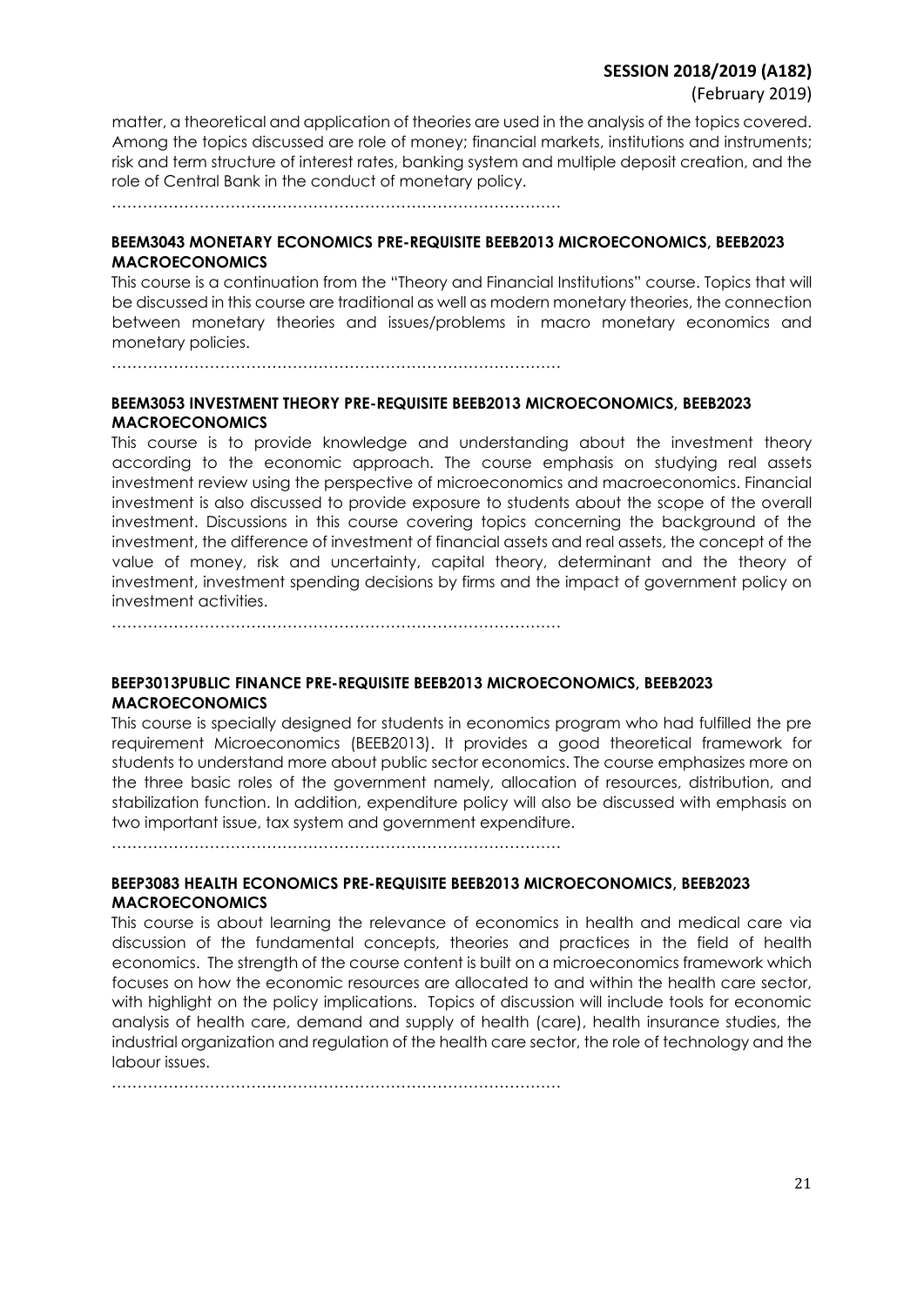#### **BEEQ1013 INTRODUCTION TO MATHEMATICAL ECONOMICS PRE-REQUISITE NONE**

The course introduces basic Mathematical Method. The topics covered: number and sets, functions and relation, simultaneous equations, matrix algebra method, indefinite and definite integral.

……………………………………………………………………………

#### **BEEQ1023 INTRODUCTION TO STATISTICAL ECONOMICS PRE-REQUISITE NONE**

This course introduces the basic concepts and methods in statistics. The topics covered include the techniques of collecting, processing, and reporting statistical data, summarising the data, and making statistical inference from the data.

……………………………………………………………………………

## **BEEQ2013 MATHEMATICAL ECONOMICS PRE-REQUISITE BEEQ1013 INTRODUCTION TO MATHEMATICAL ECONOMICS**

The objectives of this course are to provide an understanding of the use of mathematical methods and techniques in economic analysis. This course is divided into five (5) main parts: an introduction to mathematical economics, equilibrium (or static) analysis, comparative static analysis, optimization problem (without and with constraints), and dynamic analysis. The approach used exposes students to the use of mathematical methods and techniques such as matrix algebra, derivatives, differentials, and integration in solving economic problems. After taking this course, students are expected to be able to analyze micro and macroeconomic problem by using those mathematical methods and applying them in other courses.

……………………………………………………………………………

## **BEEQ2023 BASIC ECONOMETRICS PRE-REQUISITE BEEQ1023 INTRODUCTION TO STATISTICAL ECONOMICS OR SQQS2013 APPLIED STATISTICS**

This course introduces basic econometrics to students. This course will expose students to quantitative methods that are frequently used in econometric research, and to enhance the student"s ability in understanding and implementing quantitative economic analysis.

……………………………………………………………………………

#### **BEEQ3013 ECONOMETRICS PRE-REQUISITE BEEQ2023 BASIC ECONOMETRICS**

This course is an extension of the Quantitative Methods course, and will stress on econometric theory and its applications. The main topics covered are issues related to departures from classical assumption, maximum likelihood methods, simultaneous equations model, and regression model using dummy variables, stochastic explanatory variables, and dynamic econometric models. Probit, Logit and Tobit models will also be discussed in this course.

………………………………………………………………………….

## **BEER3043 RESEARCH METHODS PRE-REQUISITE BEEB2013 MICROECONOMICS, BEEB2023 MACROECONOMICS**

The course elucidates the nature and processes involved in research, especially in the social sciences, such as economics, sociology and psychology, and their allied areas. Although the emphasis is on survey research, other research approaches are also discussed. The course begins with the philosophy of knowledge, definition of research, scientific method in research, and ethics in research. The important steps in planning a research project, such as problem identification and formulation, formulation of the research questions, developing the study objectives, reviewing related literature, formulation of model and research hypotheses, gathering and analyzing the data and testing the hypotheses, and presenting the final report will be covered. The course also discusses, in detail, the preparation involved in writing a research proposal that is likely to be approved by relevant agencies or institutions.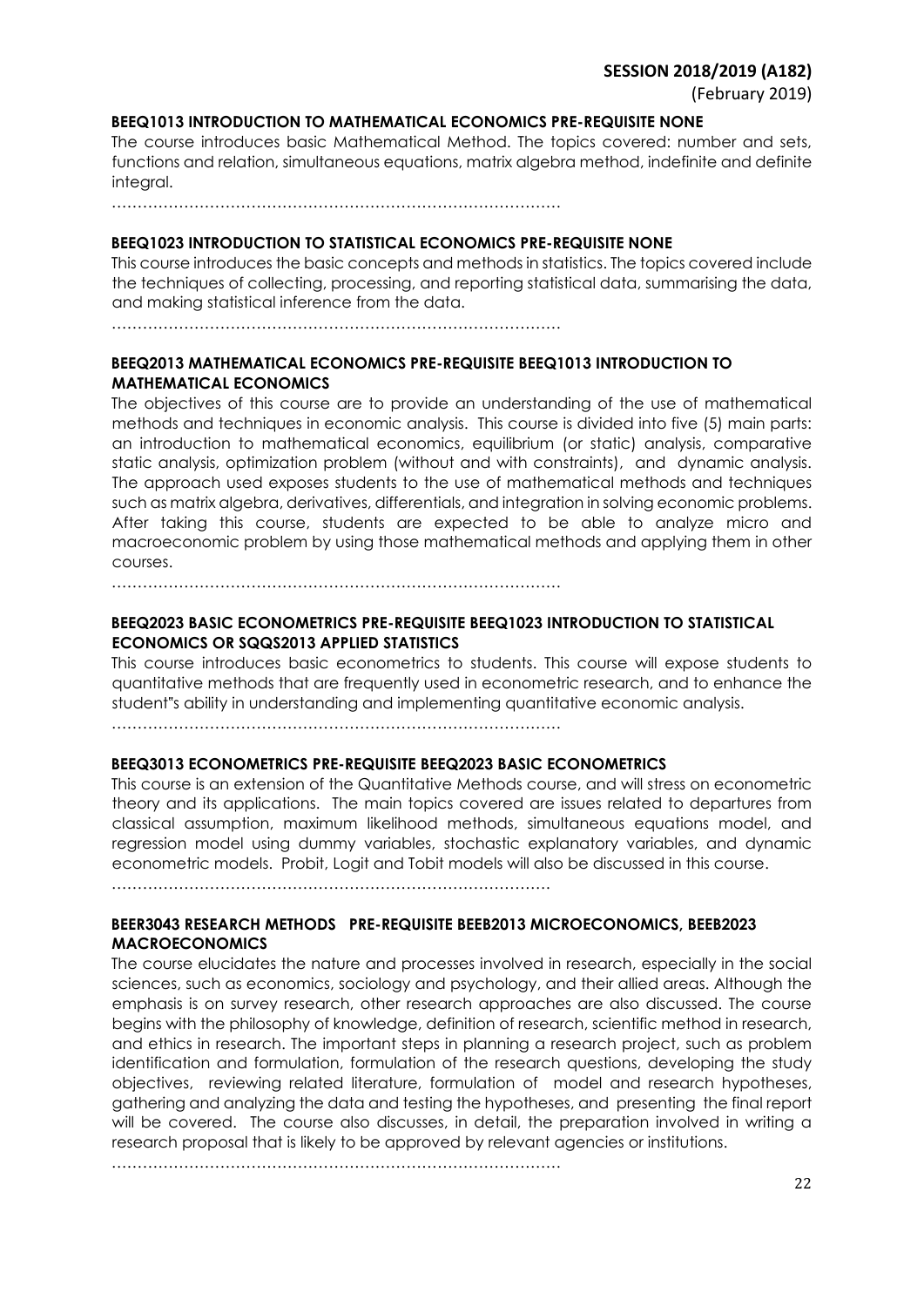## **BEER3996 ACADEMIC RESEARCH PAPER PRE-REQUISITE BEER3043 RESEARCH METHODS**

Research activities leading to research paper or equivalent scholarly project; A supervised individual work that provides the opportunity to pursue topics in breadth and depth, and to apply the tools of economic analysis; Research on mutual topics, to students and faculty. This course is normally taken during the final semester of the program.

……………………………………………………………………………

## **BEES3033 HISTORY OF ECONOMIC THOUGHTS PRE-REQUISITE BEEB2013 MICROECONOMICS, BEEB2023 MACROECONOMICS**

This course discusses the history of economic thought and the people that have contributed to its development. For each important school of thought, five major questions will be answered: What was the historical background of the school? What were the major tenets of the school? Whom did the school benefit or seek to benefit? How was the school valid, useful, or correct in its time? And which tenets of the school became lasting contributions?

……………………………………………………………………………

## **BEES3053 CURRENT ECONOMIC ISSUES PRE-REQUISITE BEEB2013 MICROECONOMICS, BEEB2023 MACROECONOMICS**

This course discusses current issues in economics – primarily Economics of globalization and international corporate business. The main topics includes trade blocks – AFTA, EU, NAFTA, and Financial liberalization, technology transfers and multinationals in the context of IT, and the new economy. Other topics that will also be discuss are trend in economic growth, and sustainable corporate ventures.

……………………………………………………………………………

## **BEES3093 ISLAMIC ECONOMIC SYSTEM AND THOUGHTS PRE-REQUISITE BEEB2013 MICROECONOMICS, BEEB2033 MACROECONOMICS**

Islam is a complete way of life that covers all of the life aspects including the economy. Therefore this course provides preliminary understanding and basic knowledge of the principles of Islamic economic. This course discusses the main contributions of Islamic thinkers, the factors that influence their thought and the connection of the thought with the current economic issues. This course will also cover Islam as ad-deen; philosophy of Islamic Economic; the definition, scope and objective of Islamic economic; special aspects of Islamic economic and a comparative study between the Islamic and other economic systems.

……………………………………………………………………………

## **BEET2013 INTERNATIONAL ECONOMICS PRE-REQUISITE BEEB1013 PRINCIPLES OF ECONOMICS**

This course introduces a basic theory of international trade, which includes international trade and international finance. Graphical analysis is used to understand various basic theories of international economics. Application of theories is also provided through discussions of current issues in the international trade and monetary relations.

……………………………………………………………………………

## **BEET3013 INTERNATIONAL TRADE PRE-REQUISITE BEEB2013 MICROECONOMICS, BEEB2023 MACROECONOMICS**

This course covers in detail the basic trade theory which includes: The basic theory of international trade, Neo-classical trade theory, Demand and Supply, Offer Curve and the Terms of Trade; Factor Endowments and the Heckscher - Ohlin Theory, New Trade Theories and Intra-industry trade, International Trade Policy, Tariff, Nontariff Trade Barriers, Political Economy of Protectionism and International Trade Policies; Trade Policy and income distributions, Trade Negotiation and Trade Policy, the concept of Economic Integration, Trade